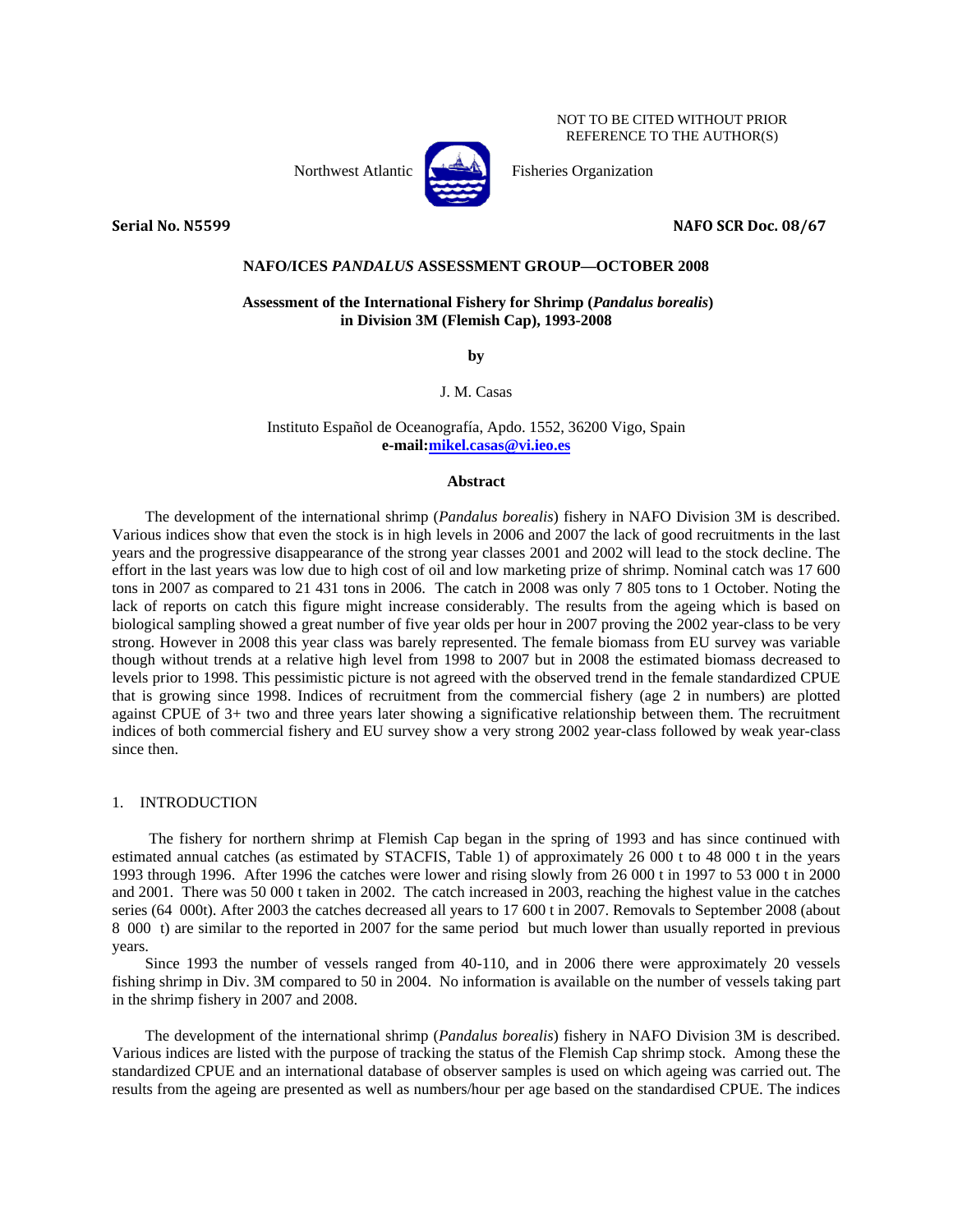of female stock are mainly from the EU survey. Also there is calculated a standardized CPUE series of female index. Moreover there is recruitment index from the EU survey and the commercial fishery.

Background on the assessment and management of this resource since 1993 can be found in Parsons (1998), Gudmundsdóttir (2003), Gudmundsdóttir and Nicolajsen (2003) Skúladóttir and Pétursson (2005) and NAFO Scientific Council Reports (2005).

### 2. MATERIAL AND METHODS

#### *Standardization of CPUE*

The standardized dataset, consisting of data from Canada, Faroe Islands, Greenland, Iceland, Norway, Russia, Estonia and Spain from 1993 to 2008 was updated. Only Stonian data were available from 2008 and new information about Spanish and Norwegian fleets in 2007 and Greenland in 2006 were available. Data were selected from the standardized data file where catch >0 kg and/or effort >10 hours. Like in 2003 and 2004 the Norwegian data before 1999 were not used as it was not possible to split the logbook data into single, double or triple trawls before 1999. As area is not defined in the Norwegian data and it has been noticed that area is not important to the regression (Gudmundsdottir, 2003) area is not used in the regression. As in previous years there was problems with the correct allocation of some catches. The criterion fallowed was the same that previous years and only were analysing those trips where the catches only were carried out in 3M Division.

 CPUE is modelled against year, vessel, month and gear, by using the Generalized Linear Model function glm in Splus (version 6) where the modelled CPUE is log-linked. Effort is used as the weighting factor. The model is standardized to data from 1993, June, single trawl and Icelandic data.

#### *Samples*

Shrimp were separated into 3 categories namely, males, primiparous females (including transitional) and multiparous females according to the sternal spine criterion (McCrary. 1971), oblique carapace lengths were measured using sliding calipers and grouped into 0.5 mm length-classes. These data form the International shrimp aging database as recommended Appendix II of the 1999 NAFO Scientific Council meeting on shrimp (NAFO, 2003).

Modal analysis (MacDonald and Pitcher, 1979) was conducted on an individual month by month basis using each nation's catch, for weighting. This analysis provided the mean lengths and proportions at age and sex per month. The mean lengths were converted to mean weights using length weight relationships for the appropriate months to calculate the number caught (Skuladottir, 1997). An average length at age was calculated for the whole period, weighted by number caught each month and by nation. The mean lengths were then converted to weights using the length weight relationship for April-June. This was said to be the average weight for that particular year at age and sex. Since 2006, due to the lack of good information about length distributions from commercial fishery, the modal analysis was only conducted on length distributions estimated in the EU survey carried out in summer on Flemish Cap. In the same way, since 2006 the mean weights used in the calculations were estimated from the lengths-weight relationship obtained in the EU survey each year.

### 3. CATCH

The total catch per year is listed by nations in Table 1. The catch is mostly as it is reported to NAFO either provisionally in monthly reports and annually some StatlantA reports. But in some cases information are got from the shrimp specialists of the individual countries. As the flag nations of EU do not report provisionally on shrimp catch on Flemish Cap in 2008, the small catch of 7 805 t to 1 October is only one preliminary estimate and similar to the recorded last year for this date. The total catch per year is shown in figure 1.

## 4. CPUE MODEL

A summary table was made from the data, shown in Table 2. Table 3 shows the no. of data records used in the model by year and country. Whether the data had constant variance was tested by plotting standard errors versus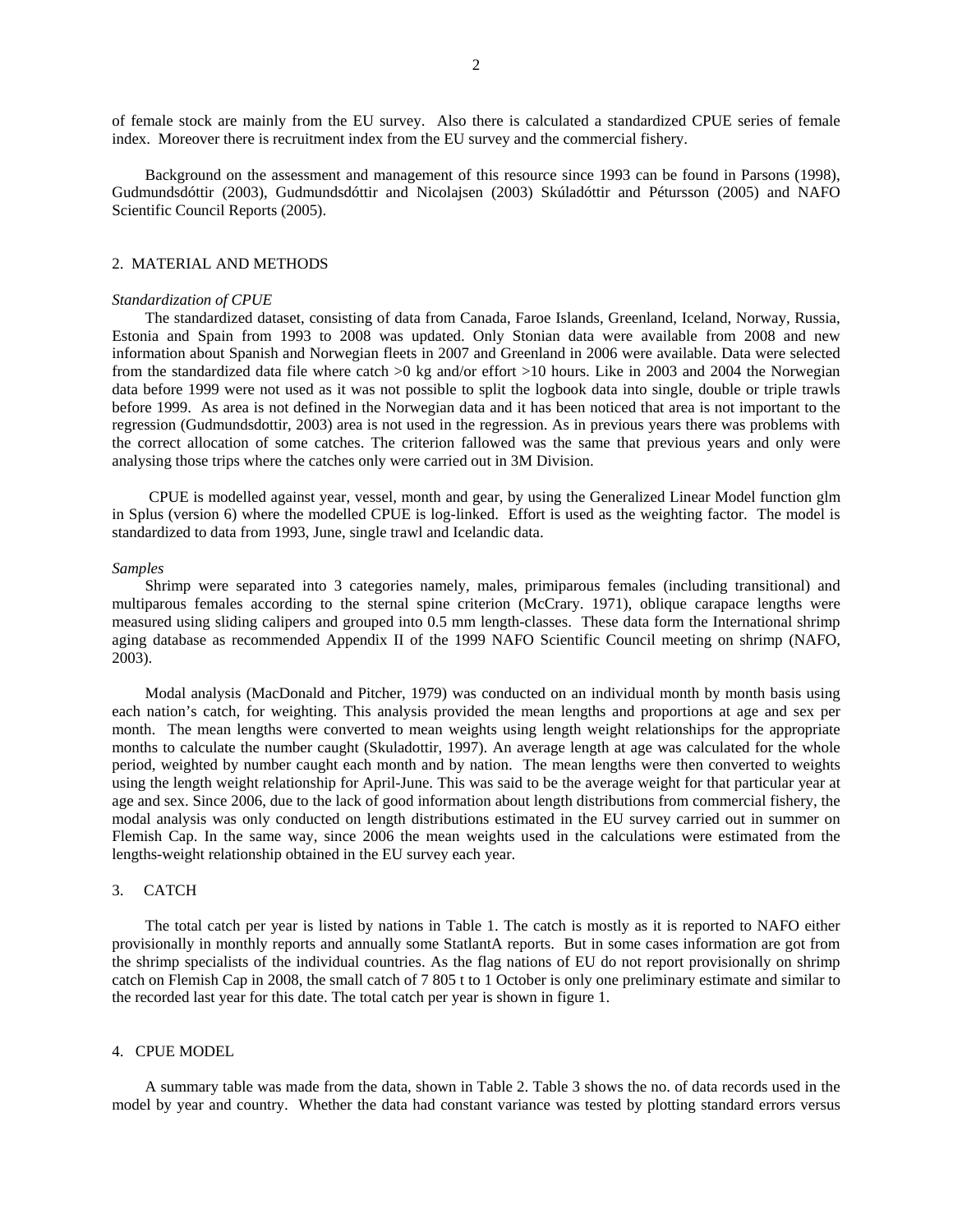mean CPUE (Smith and Showell, 1996) and fitting a line through the points (Figure 2). Since the coefficients of variance were constant (Table 4) a gamma distribution can be used, so the family parameter in glm was set as Gamma. The model was run and the diagnostic plots inspected. Some results from the model fit and the analysis of the deviance are shown in Table 5 and 6. Standard Splus diagnostic plots for the fit are shown in Figure 3. From the deviance residuals plots it can be seen that the right link function as well as the assumed variance function has been chosen. In spite of the right tail being broad the model is considered appropriate. From the analysis of deviance shown in table 6, it can be observed that most of the variation is explained by year and vessel factors. The resulting index is shown in Table 7 and Figure 4. The index declined from 1993 to 1994 and was at low levels until 1997. Since 1998 it gradually increased up to 2006 declining in the two last years.

## 5. EXPLOITATION RATE

Exploitation rate estimated as nominal catches divided by the EU survey biomass index of the same year is shown in Figure 5 and Table 8. This was high in the years 1994-1997 when biomass was generally lower. In the years 1998-2006 the catch rate has been rather stable at a lower level. However the exploitation rate estimated in 2007 was the lowest in the historical series showing a probable decreasing trend initiated in 2003.

#### 6. RECRUITMENT

The EU survey provided two recruitment indices. The abundance of two years olds obtained in the main trawl since 1996 and the abundance for this age group in the juvenile shrimp bag attached to the gear since 2001 are presented together with the biomass and abundance index for age 3 and older (Table 9). The series is shown since 1996 for the main gear and since 2001 for juvenile bag. The first years of the series showed very small numbers of age 2 but since 2002 the abundance increased. Since 2003 when automatic winches were introduced in the EU bottom trawl survey, the gear was considered to catch much more young shrimp than before. When the number of age 2 in the EU surveys were regressed against 3+ biomass. There was never any fit whether it was lagged by 1, 2 or 3 years. However when the relationship is carried out with the abundance of age 3+ one year later (Figure 6), we can observe a significative correlation ( $R^2 = 0.57$ ).

Also, a series of 2 year olds (numbers/hour) in the commercial fishery have been plotted against the standardized CPUE of 3 + years (Table 10) by lagging 1, 2 or 3 years respectively. The best fit was between no. of age 2 and the CPUE 3+ two years later where  $R^2 = 0.51$  (Fig. 7).

The evolution of these recruitment indices shows a general agreement along the years (Figure 8). In the first tree years of the series where the juvenile bag was used, the values estimated were very low if they are compared with the obtained for the commercial fishery and main gear in the EU survey. Probably this was due to the bad behaviour of the small bag attached to the main gear in those years. From the picture, the 2001 year-class appears above average in the EU survey main gear and also in the commercial fishery, but hardly seen in the juvenile bag. The 2002 year-class, 2 year old in 2004 is the biggest seen in all gears and was also very conspicuous as seen in deviations and length frequencies as 3 year olds in 2005 and as 4 year olds in 2006 (Skúladóttir, 2006). The following year-classes (2003-2006) were weak and well below average.

## 7. AGE ASSESSMENTS

Age analysis was carried out on biological samples obtained from a few nations in the past years (1993-2005). From 2006 due to the lack of adequate data from commercial fisheries the mean lengths and weights at age and sex group as well as their proportions in the catches were estimated from EU surveys.

 Table 11 provides results of the age analyses (length and weight at age and sex are listed). This analysis allows the calculation by sex and age group of the number per hour, kg per hour and number caught (based on nominal catch and the CPUE model). It should be noted that there are difficulties in the aging, once shrimp reach carapace lengths of >24 mm. For this reason, it is likely that 6 and 7 year olds are badly defined.

The Tables 12 list the number at age of shrimp caught in the commercial fishery from 1996 to the present corresponding to the nominal catches annually recorded The Table 13 and 14 show on a yearly basis the average lengths and weights at age weighted by the total number of shrimp caught annually.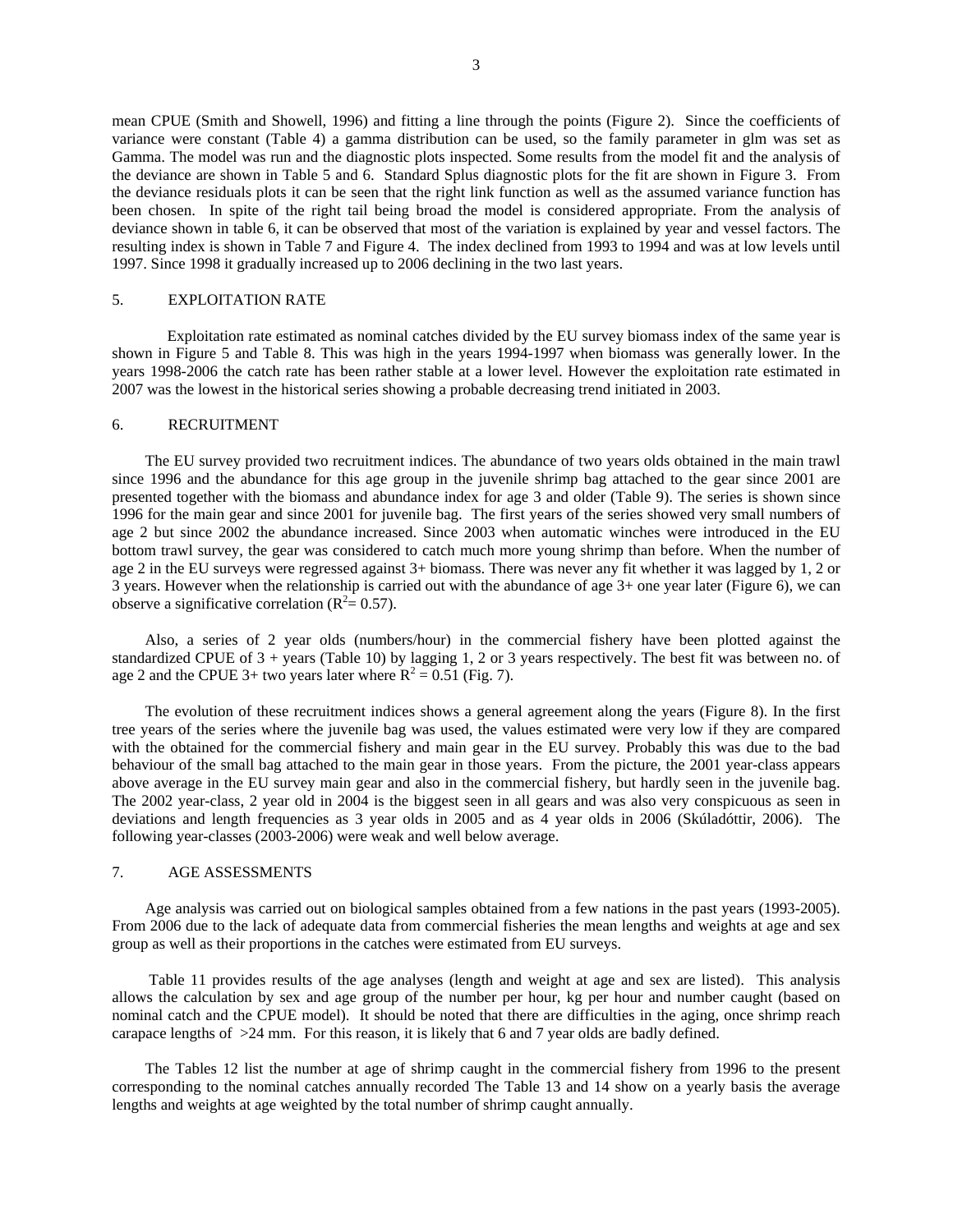Table 15 lists the number per hour caught in the commercial fishery. This is also calculated from Table 11 by first calculating proportions of standardized kg/hour for each age and sex class.

### 7. FEMALE INDICES

The biomass indices From EU surveys have been corrected in the years 1988 to 2002 for adjusting for the more efficient research vessel taken into use in 2003 (Casas *et al*. 2004). The spawning stock (female biomass) as determined from the EU survey biomass index (Figure 9 and Table 16) increased rapidly during the years prior to the fishery, from 1989 and 1990 to 1992. This may have been due to a gradual increase in stock size after the cod biomass declined in the area. But this was also a reflection of the very strong 1987 year class, most of which were female during 1992. After that the index declined and stayed at low levels from 1994 through to 1997. In 1998 the female biomass increased very much fluctuating without trend up to 2008 where the estimated female biomass (8 630 t.) was about 33% lesser than the estimated in 2007 and the lowest value in the last ten years (Casas, 2008).

A spawning stock biomass (SSB) index was calculated as kg/hr of primiparous (including transitionals) plus multiparous females from the international observer data base and the standardized CPUE model. The female CPUE is presented Table 16. This index was standardized to the mean of the series and plotted (Figure 10). The prominent 1993 value was due to the strong 1987 year-class, but the next year-class appeared to have decreased in strength. The gradually increase between 1998 and 2004 was due to the presence in the fishery of the above average year classes 1996, 1997 and 1999. The strong 2001 and 2002 year classes especially the latter were the cause of the gradual increase carried out between 2004 and 2006 and reaching the highest value of the historical series. Since 2003 the incoming year classes were very weak causing the decline of the Female CPUE in the last two years.

## 8. PRECAUTIONARY APPROACH

In the absence of other suitable methods to indicate a limit reference point for biomass the EU survey biomass female index was used (SCS Doc. 04/12). The point at which a valid index of stock size has declined by 85% from the maximum observed index level provides a proxy for *Blim*.

The EU survey of Division 3M provides an index of female shrimp biomass from 1988 to 2007 with a maximum value of 17 091t in 2002 and a similar value of 15 500 in 1992. An 85% decline in this value would give a  $B_{lim}$  = 2 600 t. The female biomass index was below this value only in 1989 and 1990, before the fishery. In 2007 and 2008 it was about 25% and 51% below the maximum. If this method is accepted to define *Blim* then it appears unlikely that the stock is below  $B_{lim}$  at the present time (Figure 11).

## 9. SUMMARY

Catches of shrimp on the Flemish Cap have been maintained at a high level averaging between 1995 and 2005. However since 2006 they have been falling gradually and from the provisional catches reported for August a catch level similar to 2007 is predicted with catches around 16 000 tons.

The CPUE model shows a general declined between 1993 and 1996, increasing the catch rate from 1997 up to 2006. After then the CPUE show a decreasing trend in the last two years.

The provisional exploitation rate estimated in 2008 was the lowest in the historical series confirming the decreasing trend in the last years. This trend appears to be mostly due to decreasing catches.

The spawning stock biomass from the EU survey also decreased between 1993 and 1994, increased since 1997 to 1998 and stayed stable to 2007. The low values of the female biomass index in 2008 confirm the decreasing trend of this stock caused by the weak recruitment in the last four years.

The female CPUE index show a similar picture increasing up to 2006 and declining the last two years. The strong year classes 2001 and 2002 maintained the stock in 2007 and in some degree in 2008, but given that the 2003-2006 year-classes appears to be weak the level of stock probably will decrease in 2009.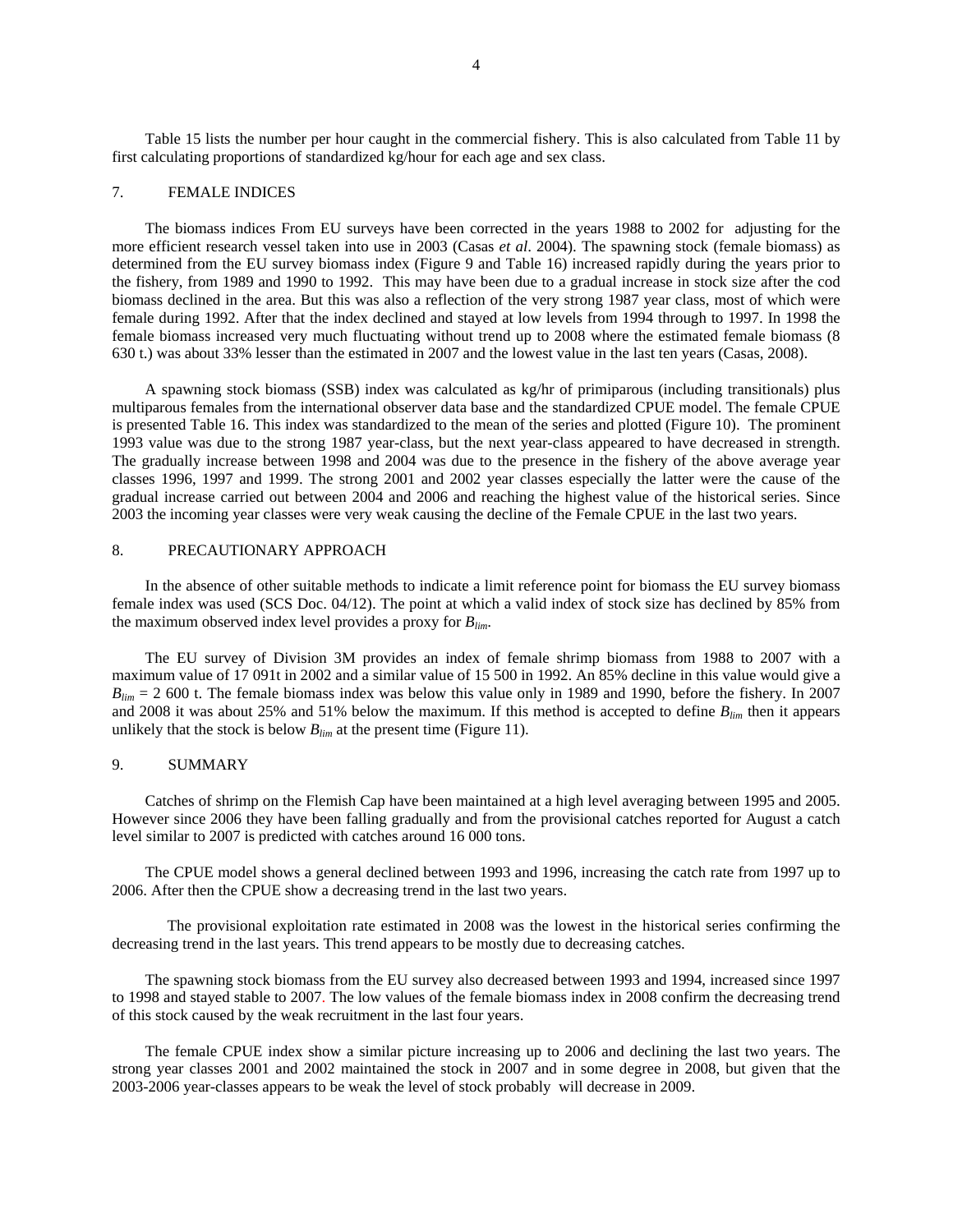#### 10 ACKNOWLEDGEMENT

Appreciation is expressed to those who provided data for inclusion in this paper .

### 11 REFERENCES

 Casas J.M., J. L. Del Rio, J.L., and D. Gonzales Troncoso, 2004. Northern shrimp (Pandalus borealis) on Flemish Cap surveys 2003 and 2004. NAFO SCR Doc. 04/77, Serial No. N5047: 24p.

Casas J.M., 2008. Northern shrimp (Pandalus borealis) on Flemish Cap surveys 2008. NAFO SCR Doc. 08/ Serial No. N:

- Gudmundsdóttir, Á. 2003. A short note on modelling in S-plus the standardized CPUE for northern shrimp (Pandalus borealis) in Division 3M. NAFO SCR Doc. 03/89, Serial No. N4931: 5p.
- Gudmundsdóttir, Á., and A. Nicolajsen 2003. Standardized CPUE indices for shrimp (Pandalus borealis) in Division 3M(Flemish Cap) 1993-2003. NAFO SCR Doc. 03/90, Serial No. N4932: 8p.
- NAFO. 2003. Scientific Council Reports, 2003.
- NAFO. 2005. Scientific Council Reports, 2005.
- McCrary, J.A. 1971. Sternal spines as a characteristic for differentiating between females of some Pandalidae. J.Fish. Res. Board Can. 28: 98-100.
- MacDonald P. D. M.. and T. J. Pitcher 1979. Age groups from size-frequency data: A versatile and efficient method of analysing distribution mixtures. . J.Fish. Res. Board Can. 36: 987-1011.
- Parsons, D.G., 1998. The International Fishery for Shrimp (Pandalus borealis) in Division 3M (Flemish Cap), 1993 -1998. NAFO SCR Doc. 98/92, Serial No. N3093: 12p.

Skúladóttir, U., 1997. The Icelandic shrimp fishery (Pandalus borealis Kr. ) at Flemish Cap in 1993-1997. NAFO SCR Doc. 97/85, Serial No. N2931: 30p.

Skúladóttir, U., 2006. The Icelandic shrimp fishery (Pandalus borealis Kr. ) at Flemish Cap in 1993-2006. NAFO SCR Doc. 97/85, Serial No. N2931: 30p.

Skúladóttir, U., and G. Pétursson 2005 . Assessment of the international fishery for shrimp (Pandalus borealis Kr. ) in division 3M (Flemish Cap), 1993- 2005. NAFO SCR Doc. 05/89, Serial No. N5194: 21p.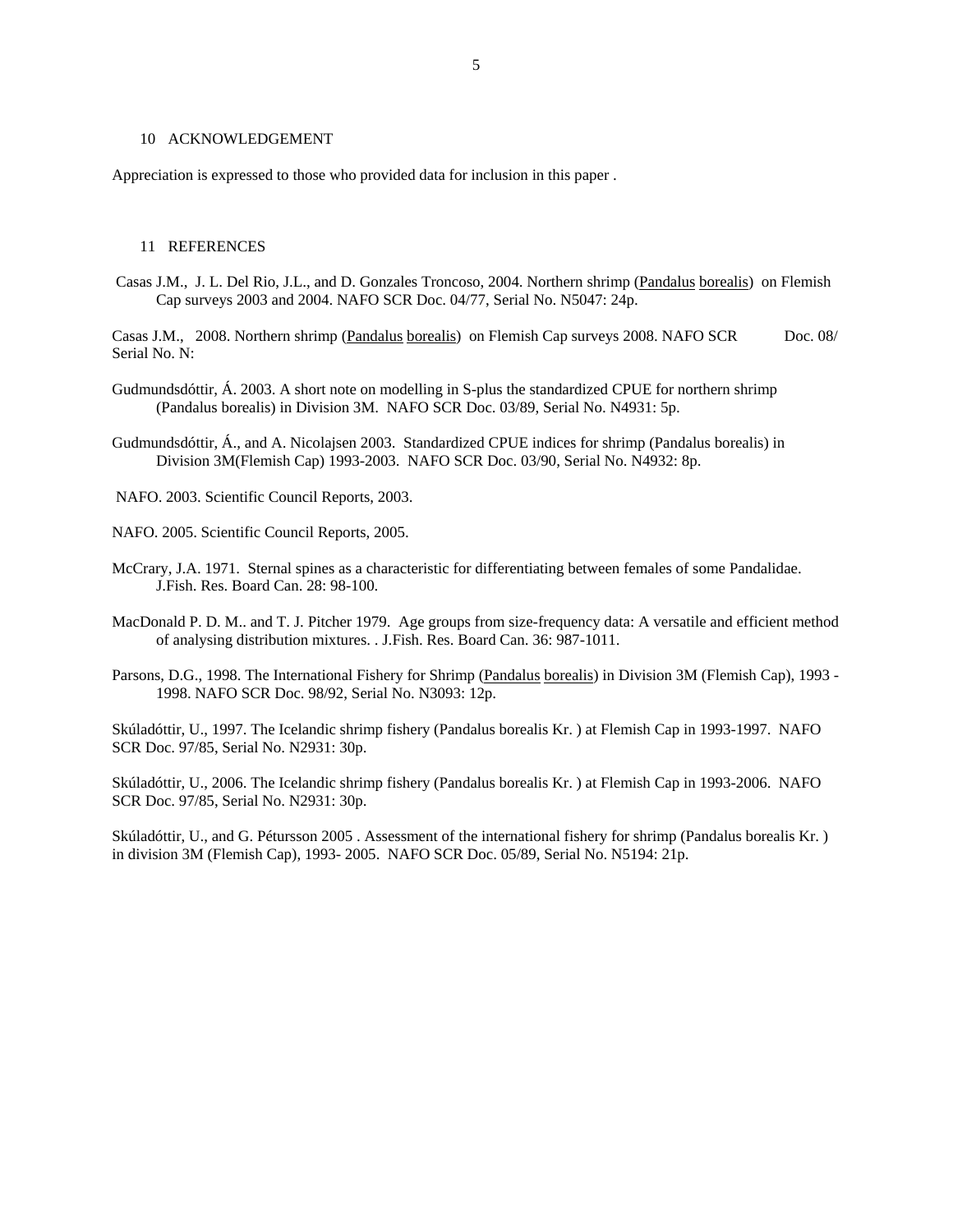| v |  |
|---|--|
| ٠ |  |
|   |  |

Table 1. Annual nominal catches (t) by country of northern shrimp (*Pandalus borealis*) caught in NAFO Div. 3M.

| <b>Nation</b>            | 1993  | 1994  | 1995  | 1996       | 1997              | 1998   | 1999  | 2000                   | 2001                   | 2002                   | 2003                    | 2004                  | 2005     | 2006                   | 2007  | 2008    |
|--------------------------|-------|-------|-------|------------|-------------------|--------|-------|------------------------|------------------------|------------------------|-------------------------|-----------------------|----------|------------------------|-------|---------|
| Canada                   | 3724  | 1041  | 970   | 906        | 807               | 484    | 490   | 618                    | 295                    | 16                     |                         |                       |          | $\overline{2}$<br>- 10 |       |         |
| Cuba                     |       |       |       |            |                   |        | 119   | 46                     | 1037                   | 1537                   | 1462                    | 969                   | 964      | 1126                   | 446   | $*$ 11  |
| <b>EU/Estonia</b>        |       | 1081  | 2092  | 1900       | 3240              | 5694   | 10835 | $\overline{2}$<br>3256 | 9851                   | 14215<br>۷             | 12851                   | 13444                 | 217525   | 11302                  | 7466  |         |
| <b>EU/Denmark</b>        | 800   | 400   | 200   |            |                   | 437    | 235   |                        | 93                     | 1359                   |                         |                       |          |                        |       |         |
| <b>EU/Latvia</b>         |       | 300   | 350   | 1940       | 997               | 1191   | 3080  | 3105                   | 2961                   | 1892                   | 3533                    | 3059                  | 2212     | 1330                   | 1939  |         |
| EU/Lithuania             |       | 1225  | 675   | 2900       | 1785              | 3107   | 3370  | 3529                   | 2701                   | 3321                   | 3744                    | 4802                  | 3652     | 1245                   | 1992  | $*7081$ |
| <b>EU/Poland</b>         |       |       |       |            | 824               | 148    | 894   | 1692                   | 209                    |                        |                         | 158                   | 458      | 224                    |       |         |
| <b>EU/Portugal</b>       | 300   |       | 150   |            | 170               | 203    | 227   | 289                    | 420                    | 16                     |                         | 50                    |          |                        |       |         |
| <b>EU/Spain</b>          | 240   | 300   | 158   | 50         | 423               | 912    | 1020  | 347                    | 855                    | 674                    | 857                     | 2724                  | 725<br>4 | 997<br>4               | 768   |         |
| <b>EU/United Kingdom</b> |       |       |       |            |                   |        |       |                        |                        |                        | 547                     |                       |          |                        |       |         |
| Faroe Is.                | 7333  | 6791  | 5993  | 8688       | 7410              | 9368   | 9199  | 7719<br>$\mathbf{z}$   | 210228                 | $\overline{2}$<br>8516 | $\overline{c}$<br>12676 | 4952                  | 2457     | 1102                   | 2303  | $*693$  |
| France (SPM)             |       |       |       |            | 150               |        |       | 138                    | 337                    | 161                    |                         |                       | 487      |                        | 741   |         |
| <b>Greenland</b>         | 3788  | 2275  | 2400  | $1107 - 1$ | 104               | 866 1  | 576   | 1734                   |                        | 644                    | 1990                    |                       | 12       | 778<br>2               |       |         |
| <b>Iceland</b>           | 2243  | 2355  | 7623  | 20680      | 7197<br>- 1       | 6572   | 9277  | 2<br>8912              | 5265<br>$\overline{2}$ | 5754                   | 4715                    | 3567                  | 4014     | 2099                   |       |         |
| Japan                    |       |       |       |            |                   |        |       | 114                    | 130                    | 100                    | 117                     |                       |          |                        |       |         |
| <b>Norway</b>            | 7183  | 8461  | 9533  | 5683 1     | 1831 <sup>1</sup> | 1339 1 | 2975  | 2669                   | 12972                  | 11833                  | 21238                   | 11738                 | 223      | 890                    | 1872  |         |
| <b>Russia</b>            |       | 350   | 3327  | 4445       | 1090              |        | 1142  | 7070                   | 5687                   | 1176                   |                         | 654                   | 266      | 46                     | 73    | $*20$   |
| <b>Ukraine</b>           |       |       |       |            |                   |        |       |                        | 348                    |                        | 237                     | 315<br>$\overline{1}$ |          | 282                    |       |         |
| <b>USA</b>               |       |       |       |            |                   |        |       | 629                    |                        |                        |                         |                       |          |                        |       |         |
| <b>Total</b>             | 25611 | 24579 | 33471 | 48299      | 26028             | 30321  | 43439 | 52867                  | 53389                  | 50214                  | 63970                   | 47432                 | 32995    | 21431                  | 17600 | 7805    |

1 NAFO Statlant 21 A

2 From the fisheries biologist of respective countries

3 Assessed by Stacfis

4 Reported to NAFO provisionally

\* Provisional to 1October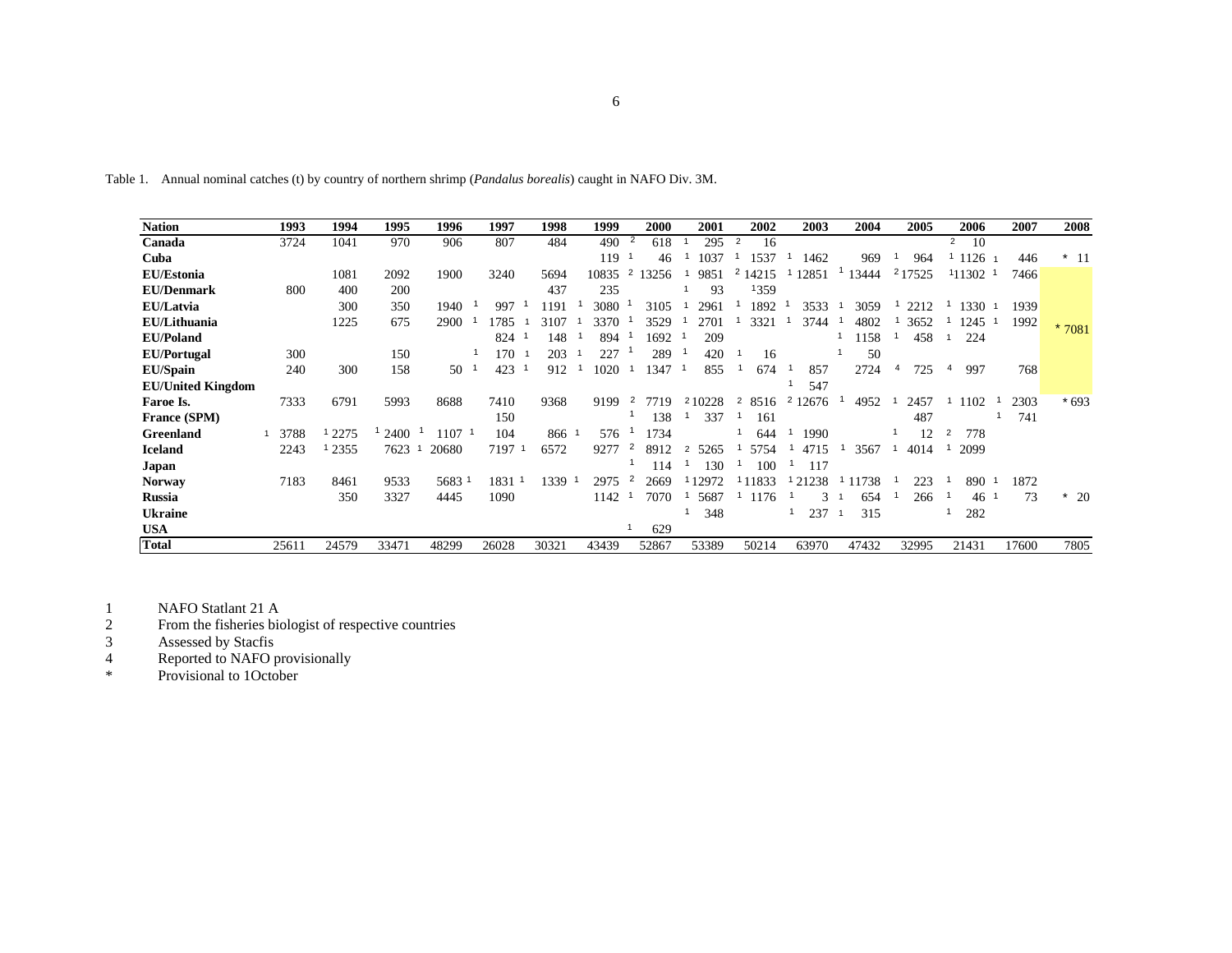| year | No. of obs | <b>Mean CPUE</b> | Std. dev | Min  | <b>Max</b> | $\mathbf{C}\mathbf{V}$ |
|------|------------|------------------|----------|------|------------|------------------------|
| 1993 | 245        | 357              | 44       | 895  | 149        | 0.417                  |
| 1994 | 236        | 235              | 10       | 709  | 104        | 0.443                  |
| 1995 | 472        | 270              | 48       | 1182 | 129        | 0.477                  |
| 1996 | 928        | 227              | 45       | 848  | 114        | 0.503                  |
| 1997 | 376        | 286              | 92       | 602  | 97         | 0.337                  |
| 1998 | 325        | 374              | 78       | 1316 | 144        | 0.384                  |
| 1999 | 359        | 380              | 58       | 837  | 146        | 0.384                  |
| 2000 | 377        | 419              | 48       | 1153 | 165        | 0.394                  |
| 2001 | 275        | 411              | 59       | 966  | 140        | 0.342                  |
| 2002 | 194        | 502              | 25       | 932  | 163        | 0.325                  |
| 2003 | 240        | 600              | 129      | 1371 | 233        | 0.389                  |
| 2004 | 162        | 564              | 227      | 1425 | 206        | 0.366                  |
| 2005 | 127        | 569              | 65       | 1145 | 177        | 0.311                  |
| 2006 | 61         | 607              | 56       | 1021 | 226        | 0.373                  |
| 2007 | 43         | 631              | 183      | 1353 | 290        | 0.460                  |
| 2008 | 12         | 572              | 217      | 975  | 231        | 0.403                  |

Table 2. Analysis about the CPUE data

**Table 3. Number of data records which are used in the final model fit by year and country.** 

| Year | <b>CAN</b> | <b>EST</b> | <b>FRO</b> | <b>GRL</b> | ICE | <b>NOR</b>     | <b>RUS</b> | <b>SP</b> |
|------|------------|------------|------------|------------|-----|----------------|------------|-----------|
| 1993 | 55         |            |            | 75         | 41  | 74             |            |           |
| 1994 | 38         |            |            | 44         | 50  | 104            |            |           |
| 1995 | 53         |            | 86         | 37         | 172 | 111            | 13         |           |
| 1996 | 27         |            | 236        | 32         | 466 | 65             | 102        |           |
| 1997 | 17         |            | 175        | 7          | 153 | 13             | 11         |           |
| 1998 | 16         |            | 155        | 15         | 130 | 9              |            |           |
| 1999 | 10         |            | 119        | 8          | 178 | 18             | 26         |           |
| 2000 | 8          |            | 121        | 27         | 167 | 19             | 35         |           |
| 2001 | 8          |            |            |            | 127 | 75             | 65         |           |
| 2002 |            |            |            | 15         | 90  | 64             | 25         |           |
| 2003 |            | 89         |            | 13         | 61  | 77             |            |           |
| 2004 |            | 80         |            |            | 32  | 50             |            |           |
| 2005 |            | 83         |            |            | 20  | $\overline{2}$ |            | 22        |
| 2006 |            | 26         |            | 9          | 6   | 2              |            | 18        |
| 2007 |            | 18         |            |            |     | 7              |            | 18        |
| 2008 |            | 12         |            |            |     |                |            |           |

# **Table 4. Results of fitting standard error versus mean CPUE.**

Call:  $Im(formula = std \sim mean, data = table08, na.action = na. exclude)$ Residuals:

| Min           | 10       | Median     | 30      | Max                  |
|---------------|----------|------------|---------|----------------------|
| $-38.61$      | $-10.76$ | $-0.4898$  | 9.335   | 52.67                |
| Coefficients: |          |            |         |                      |
|               | Value    | Std. Error | t value | $Pr(>\vert t \vert)$ |
| (Intercept)   | 16.2536  | 18.7393    | 0.8674  | 0.4004               |
| mean          | 0.3504   | 0.0409     | 8.5747  | 0.0000               |

Residual standard error: 22.35 on 14 degrees of freedom

Multiple R-Squared: 0.84

F-statistic: 73.52 on 1 and 14 degrees of freedom, the p-value is 6.052e-007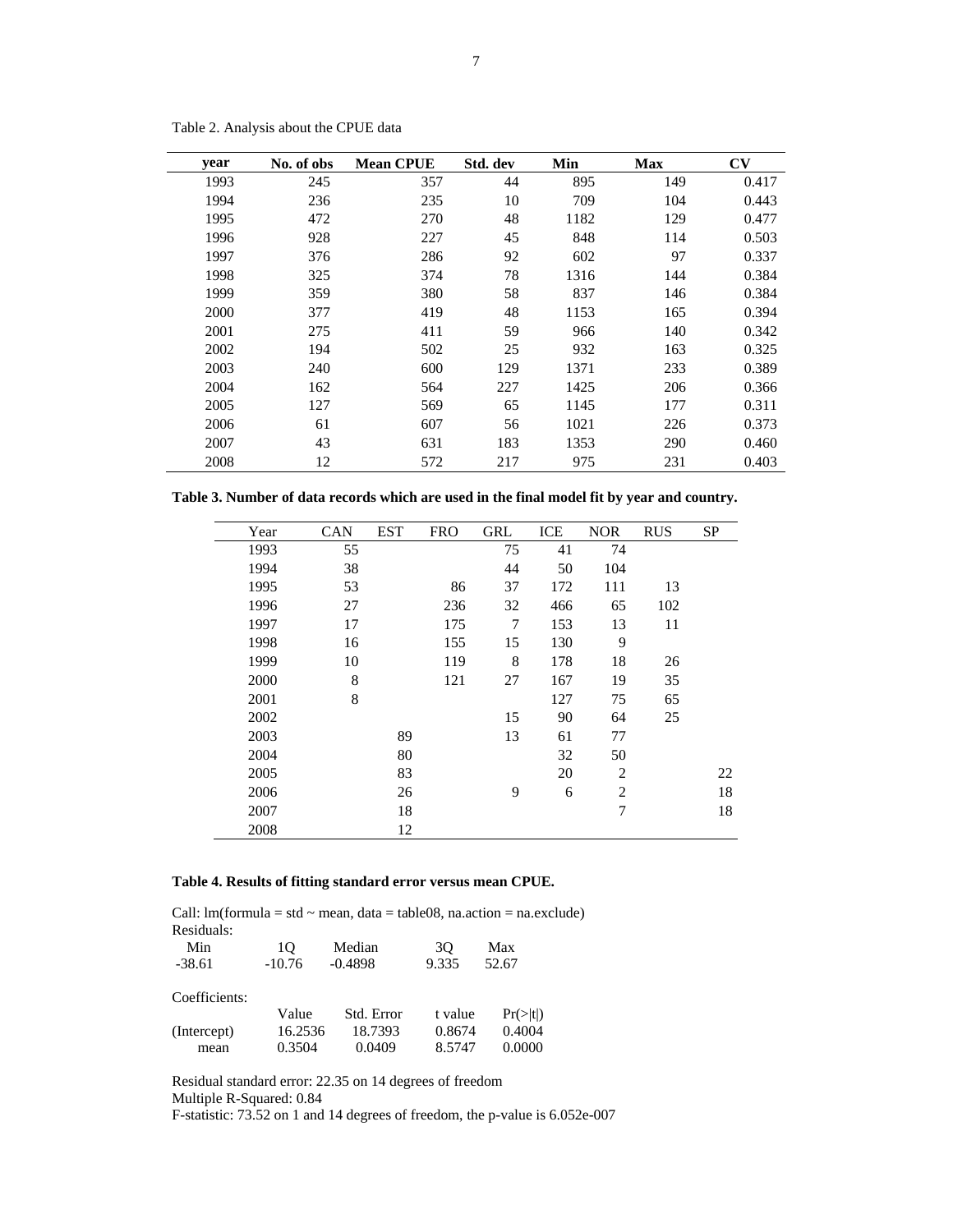## **Table 5. Results from the multiplicative model. The ship factors are not shown.**

Call:  $glm(formula = cque \sim year + vessel + month + gear, family = Gamma(link = log)$ , data = standcpue08new, weights = effort, na.action = na.exclude, control = list(epsilon = 0.0001, maxit = 50,  $trace = F$ , contrasts = list(year = contr.treatment, vessel = contr.treatment, month = contr.treatment, gear = contr.treatment))

| Deviance Residuals: |             |               |            |               |
|---------------------|-------------|---------------|------------|---------------|
| Min                 | 1Q          | Median        | 3Q         | Max           |
| $-17.85063$         | $-1.941063$ | $-0.3517459$  | 1.310567   | 14.33837      |
| Coefficients:       |             |               |            |               |
|                     |             | Value         | Std. Error | t value       |
| (Intercept)         |             | 5.98266002    | 0.07865054 | 76.0663579    |
| year1994            |             | $-0.35727505$ | 0.02182679 | $-16.3686465$ |
| year1995            |             | $-0.20070749$ | 0.02214540 | $-9.0631675$  |
| year1996            |             | $-0.32858348$ | 0.02336731 | $-14.0616718$ |
| year1997            |             | $-0.30321803$ | 0.02550412 | -11.8889803   |
| year1998            |             | $-0.06469360$ | 0.02666330 | $-2.4263163$  |
| year1999            |             | $-0.03192825$ | 0.02636966 | -1.2107949    |
| year2000            |             | 0.07814870    | 0.02701810 | 2.8924571     |
| year2001            |             | 0.05463746    | 0.03112007 | 1.7556984     |
| year2002            |             | 0.07366306    | 0.03307265 | 2.2273101     |
| year2003            |             | 0.23479178    | 0.03384447 | 6.9373746     |
| year2004            |             | 0.14257740    | 0.03540219 | 4.0273613     |
| year2005            |             | 0.26565416    | 0.03796271 | 6.9977656     |
| year2006            |             | 0.40603561    | 0.04471326 | 9.0808759     |
| year2007            |             | 0.33992298    | 0.05026605 | 6.7624757     |
| year2008            |             | 0.24415204    | 0.06354088 | 3.8424403     |
| month <sub>2</sub>  |             | 0.02239749    | 0.03432044 | 0.65259929    |
| month <sub>3</sub>  |             | 0.05119128    | 0.03093999 | 1.65453447    |
| month4              |             | 0.01533516    | 0.02955414 | 0.51888381    |
| month <sub>5</sub>  |             | 0.04296971    | 0.02896221 | 1.48364738    |
| month <sub>6</sub>  |             | 0.11434013    | 0.02857909 | 4.00083192    |
| month7              |             | 0.03049811    | 0.02856965 | 1.06750042    |
| month <sub>8</sub>  |             | 0.07861061    | 0.02900236 | -2.71049008   |
| month9              |             | 0.14665517    | 0.02934965 | -4.99682857   |
| month10             |             | 0.12837791    | 0.02960777 | -4.33595279   |
| month11             |             | $-0.1507311$  | 0.03084253 | $-4.887121$   |
| month12             |             | $-0.1195920$  | 0.03397512 | -3.519988     |
| gear2               |             | 0.1774711     | 0.01843617 | 9.626250      |
| gear <sub>3</sub>   |             | 0.1816665     | 0.06769429 | 2.683631      |

(Dispersion Parameter for Gamma family taken to be 9.292147)

Null Deviance: 216645.1 on 4430 degrees of freedom

Residual Deviance: 39084.7 on 4197 degrees of freedom

Number of Fisher Scoring Iterations: 4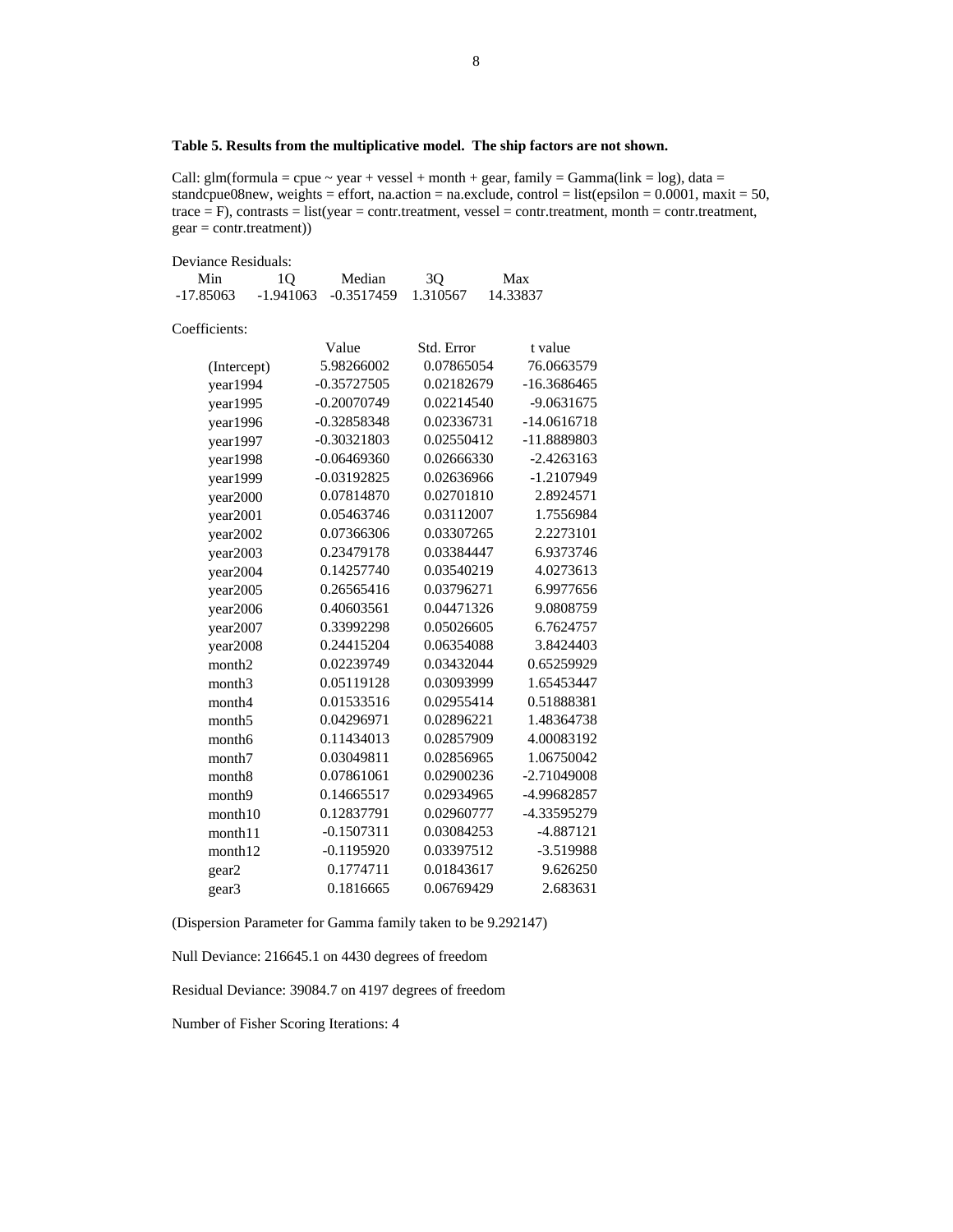| Source of<br>variation | df  | Deviance | Resid Df | Resid.Dev | F Value  | Pr(F)   | % explained |
|------------------------|-----|----------|----------|-----------|----------|---------|-------------|
| <b>NULL</b>            |     |          | 4430     | 216645.1  |          | < 0.001 |             |
| year                   | 15  | 105547.3 | 4415     | 111097.9  | 757.2506 | < 0.001 | 48.7%       |
| vessel                 | 205 | 65824.0  | 4210     | 45273.8   | 34.5553  | < 0.001 | 30.4%       |
| month                  | 11  | 5358.3   | 4199     | 39915.5   | 52.4229  | < 0.001 | 2.5%        |
| gear                   | 2   | 830.8    | 4197     | 39084.7   | 44.703   | < 0.001 | 0.4%        |

**Table 6.- Analysis of deviance table for generalized linear models fitted to shrimp catch rate data from 1993 to 2008 in Flemish Cap.** 

**Table 7. CPUE index by year and the approximate 95% confidence interval** 

|      |        |           | Confidence limits |
|------|--------|-----------|-------------------|
| Year | Index  | upper 95% | Lower 95%         |
|      |        |           |                   |
| 1993 | 1.0000 | 1.0000    | 1.0000            |
| 1994 | 0.6996 | 0.7302    | 0.6703            |
| 1995 | 0.8182 | 0.8544    | 0.7834            |
| 1996 | 0.7199 | 0.7537    | 0.6877            |
| 1997 | 0.7384 | 0.7763    | 0.7024            |
| 1998 | 0.9374 | 0.9876    | 0.8896            |
| 1999 | 0.9686 | 1.0200    | 0.9198            |
| 2000 | 1.0813 | 1.1401    | 1.0255            |
| 2001 | 1.0562 | 1.1226    | 0.9937            |
| 2002 | 1.0764 | 1.1485    | 1.0089            |
| 2003 | 1.2646 | 1.3514    | 1.1835            |
| 2004 | 1.1532 | 1.2361    | 1.0759            |
| 2005 | 1.3043 | 1.4050    | 1.2108            |
| 2006 | 1.5009 | 1.6383    | 1.3749            |
| 2007 | 1.4048 | 1.5503    | 1.2730            |
| 2008 | 1.2765 | 1.4458    | 1.1271            |

**Table 8.- Exploitation Rate of Shrimp (Div. 3M) as Nominal Catches (tons) divided by UE Survey Index (tons).** 

|      | Nominal | <b>UE Survey</b> | Exploitation |
|------|---------|------------------|--------------|
|      | Catches | Index            | Rate         |
| 1993 | 25611   | 6923             | 3.7          |
| 1994 | 24579   | 2945             | 8.3          |
| 1995 | 33471   | 4857             | 6.9          |
| 1996 | 48299   | 5132             | 9.4          |
| 1997 | 26028   | 4885             | 5.3          |
| 1998 | 30321   | 11444            | 2.6          |
| 1999 | 43439   | 13669            | 3.2          |
| 2000 | 52867   | 10172            | 5.2          |
| 2001 | 53389   | 13336            | 4.0          |
| 2002 | 50214   | 17091            | 2.9          |
| 2003 | 63970   | 11589            | 5.5          |
| 2004 | 47432   | 12081            | 3.9          |
| 2005 | 32995   | 14381            | 2.3          |
| 2006 | 21431   | 11359            | 1.9          |
| 2007 | 17600   | 12843            | 1.4          |
| 2008 | 7805    | 8630             | 0.9          |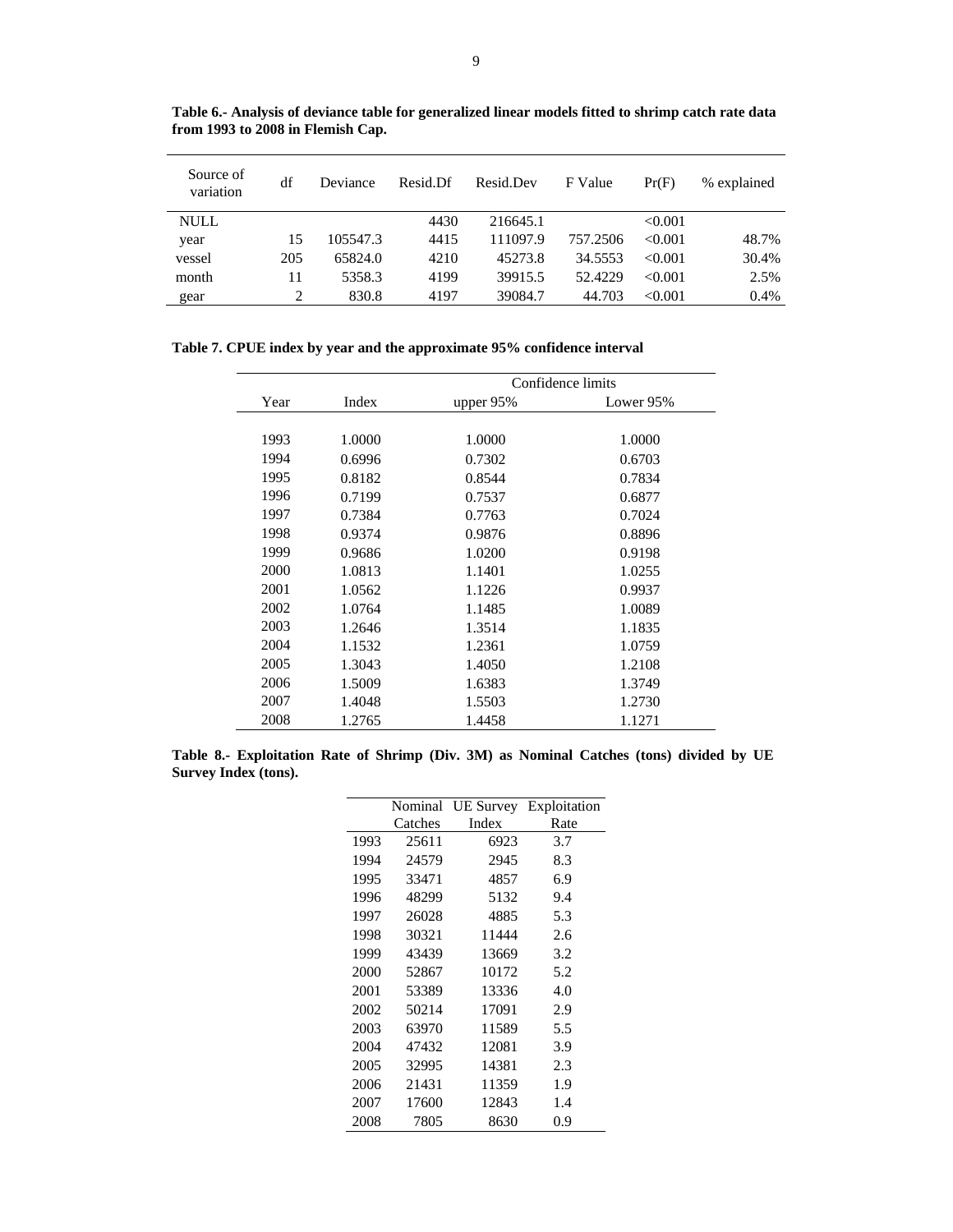|      | Age 2              |              | Age 3 and olders |                    |  |  |
|------|--------------------|--------------|------------------|--------------------|--|--|
| Year | Main gear $(10^5)$ | Juvenile bag | Biomass (tons)   | Abundance $(10^5)$ |  |  |
| 1996 | 3424               |              | 9853             | 13916              |  |  |
| 1997 | 629                |              | 7311             | 9832               |  |  |
| 1998 | 54968*             |              | 30266            | 61601              |  |  |
| 1999 | 4735               |              | 23861            | 47018              |  |  |
| 2000 | 1069               |              | 18813            | 37598              |  |  |
| 2001 | 3321               | 1361         | 26633            | 54153              |  |  |
| 2002 | 11004              | 2125         | 34216            | 73272              |  |  |
| 2003 | 12572              | $\theta$     | 18540            | 34812              |  |  |
| 2004 | 27415              | 41818        | 15589            | 25395              |  |  |
| 2005 | 1792               | 3741         | 30489            | 93749              |  |  |
| 2006 | 582                | 7498         | 16242            | 40403              |  |  |
| 2007 | 301                | 3824         | 17007            | 36005              |  |  |
| 2008 | 221                | 4969         | 11059            | 21189              |  |  |

**Table 9.- Estimated recruitment index as number of Age 2 and the Biomass and Abundance Index for age 3 and older in the EU Survey series.** 

\*1998 mesh size 25 mm was used instead of 35 mm. in EU survey, main gear.

**Table 10.- Index of age 2 (numbers/hour) and CPUE 3 + in the commercial fishery .** 

| Year | Age 2<br>Numbers/hr | $CPUE$ <sub>3+</sub> |
|------|---------------------|----------------------|
| 1996 | 2601                | 120.4                |
| 1997 | 2167                | 185.3                |
| 1998 | 3330                | 252.5                |
| 1999 | 2655                | 290.5                |
| 2000 | 1106                | 313.8                |
| 2001 | 6906                | 328.2                |
| 2002 | 4571                | 239.1                |
| 2003 | 8610                | 395.7                |
| 2004 | 12495               | 283.2                |
| 2005 | 5459                | 342.0                |
| 2006 | 1680                | 514.3                |
| 2007 | 874                 | 475.3                |
| 2008 | 901                 | 368.4                |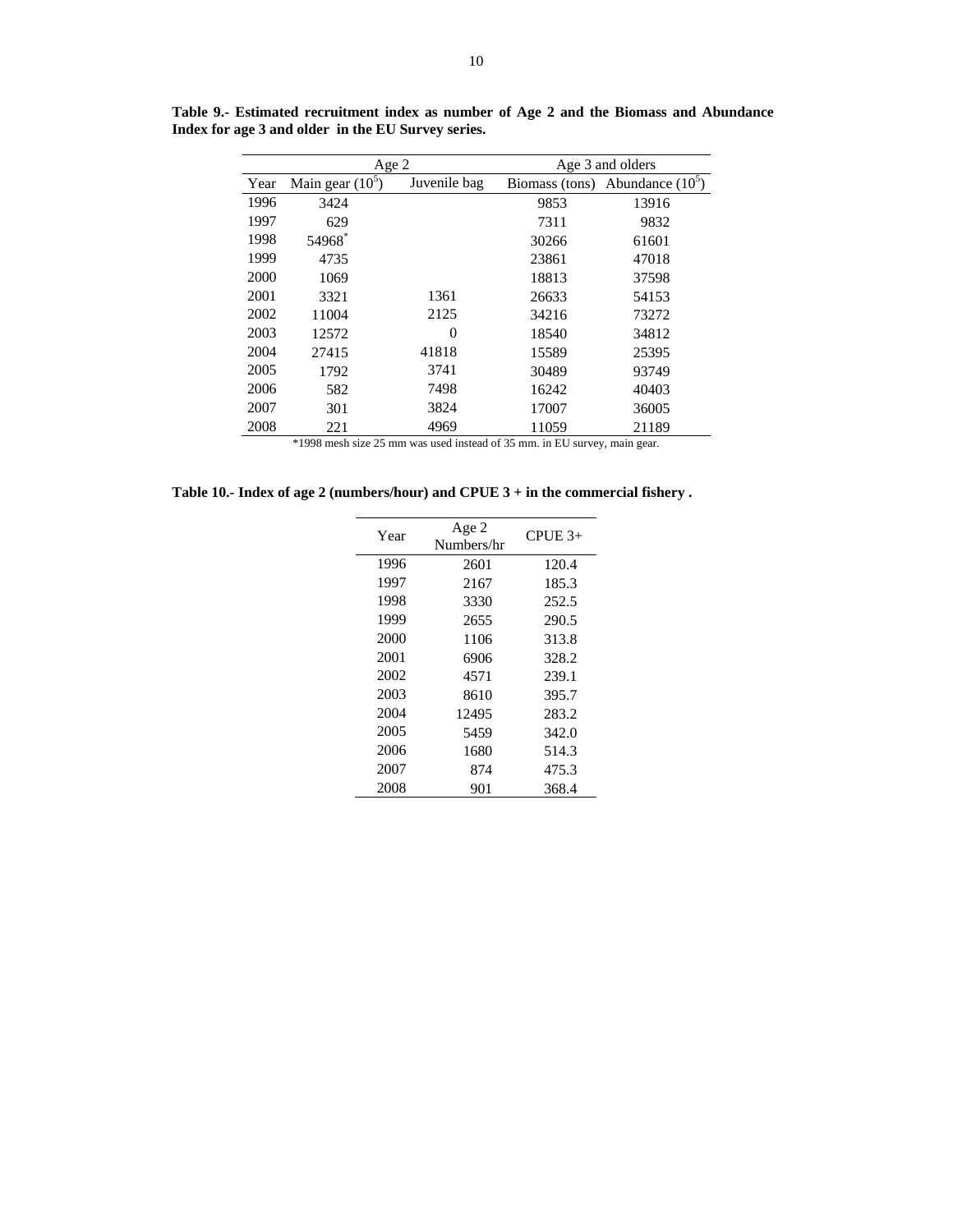|         | 1993 |         |        |             |           |               |       |          |          |  |  |
|---------|------|---------|--------|-------------|-----------|---------------|-------|----------|----------|--|--|
| Sex     | Age  | Mean CL | Prop.  | Mean weight | Prop.     | Nominal catch | kg/hr | No./hour | Number   |  |  |
|         |      | mm      | by no. | g           | by weight | 25611         | 356.6 |          | '000'000 |  |  |
| Males   |      | 10.4    | 0.0041 | 0.646       | 0.00265   | 8             | 0.1   | 175      | 12.6     |  |  |
| Males   | 2    | 16.8    | 0.1148 | 2.772       | 0.31823   | 975           | 13.6  | 4899     | 351.8    |  |  |
| Males   | 3    | 20.7    | 0.2146 | 5.225       | 1.12129   | 3436          | 47.9  | 9158     | 657.7    |  |  |
| Males   | 4    | 24.0    | 0.1156 | 8.188       | 0.94653   | 2901          | 40.4  | 4933     | 354.3    |  |  |
| Primip. | 5    | 26.0    | 0.2619 | 10.441      | 2.73450   | 8380          | 116.7 | 11177    | 802.6    |  |  |
| Multip. | $6+$ | 26.5    | 0.2890 | 11.189      | 3.23362   | 9910          | 138.0 | 12333    | 885.7    |  |  |
| Total   |      |         | 1.0000 |             | 8.35681   | 25611         | 356.6 | 42675    | 3064.7   |  |  |

|            | 1994 |         |        |                   |           |               |       |          |          |  |  |  |
|------------|------|---------|--------|-------------------|-----------|---------------|-------|----------|----------|--|--|--|
| <b>Sex</b> | Age  | Mean CL |        | Prop. Mean weight | Prop.     | Nominal catch | kg/hr | No./hour | Number   |  |  |  |
|            |      | mm      | by no. | g                 | by weight | 24579         | 249.5 |          | (000000) |  |  |  |
| Males      |      |         |        |                   |           |               |       |          |          |  |  |  |
| Males      | 2    | 16.4    | 0.1817 | 2.576             | 0.46806   | 1668          | 16.9  | 6574     | 647.6    |  |  |  |
| Males      | 3    | 20.4    | 0.3629 | 4.998             | 1.81377   | 6465          | 65.6  | 13129    | 1293.5   |  |  |  |
| Males      | 4    | 22.9    | 0.0854 | 7.101             | 0.60643   | 2161          | 21.9  | 3090     | 304.4    |  |  |  |
| Primip.    | 5    | 25.7    | 0.1944 | 10.08             | 1.95955   | 6984          | 70.9  | 7033     | 692.9    |  |  |  |
| Multip.    | $6+$ | 26.9    | 0.1756 | 11.664            | 2.04820   | 7300          | 74.1  | 6353     | 625.9    |  |  |  |
| Total      |      |         |        |                   | 6.89601   | 24579         | 249.5 | 36179    | 3564.2   |  |  |  |

|         | 1995           |         |        |                   |           |                     |       |          |            |  |  |  |
|---------|----------------|---------|--------|-------------------|-----------|---------------------|-------|----------|------------|--|--|--|
| Sex     | Age            | Mean CL |        | Prop. Mean weight |           | Prop. Nominal catch | kg/hr | No./hour | Number     |  |  |  |
|         |                | mm      | by no. | g                 | by weight | 33471               | 291.8 |          | (000, 000) |  |  |  |
| Males   |                |         |        |                   |           |                     |       |          |            |  |  |  |
| Males   | $\overline{c}$ | 15      | 0.4516 | 1.965             | 0.88739   | 6079                | 53.0  | 26967    | 3093.5     |  |  |  |
| Males   | 3              | 20.3    | 0.2714 | 4.924             | 1.33637   | 9154                | 79.8  | 16207    | 1859.1     |  |  |  |
| Primip. | 4              | 22.2    | 0.0507 | 6.462             | 0.32762   | 2244                | 19.6  | 3028     | 347.3      |  |  |  |
| Primip. | 5              | 25.3    | 0.0962 | 9.611             | 0.92458   | 6333                | 55.2  | 5745     | 659.0      |  |  |  |
| Multip. | $6+$           | 26.2    | 0.1301 | 10.84             | 1.41028   | 9660                | 84.2  | 7769     | 891.2      |  |  |  |
| Total   |                |         |        |                   | 4.88625   | 33471               | 291.8 | 59714    | 6850.0     |  |  |  |

|            | 1996           |         |        |                   |           |               |       |          |        |  |  |  |
|------------|----------------|---------|--------|-------------------|-----------|---------------|-------|----------|--------|--|--|--|
| <b>Sex</b> | Age            | Mean CL |        | Prop. Mean weight | Prop.     | Nominal catch | kg/hr | No./hour | Number |  |  |  |
|            |                | mm      | by no. | g                 | by weight | 48300         | 256.8 |          | 000000 |  |  |  |
| Males      |                |         |        |                   |           |               |       |          | 0.0    |  |  |  |
| Males      | 2              | 15.25   | 0.0622 | 2.066             | 0.12860   | 1011          | 5.4   | 2601     | 489.4  |  |  |  |
| Males      | 3              | 20.03   | 0.6076 | 4.728             | 2.87283   | 22585         | 120.1 | 25394    | 4776.9 |  |  |  |
| Primip.    | 3              | 21.41   | 0.0379 | 5.788             | 0.21921   | 1723          | 9.2   | 1583     | 297.7  |  |  |  |
| Primip.    | $\overline{4}$ | 24.79   | 0.1511 | 9.034             | 1.36509   | 10732         | 57.1  | 6315     | 1187.9 |  |  |  |
| Multip.    | 3              | 22.15   | 0.0063 | 6.799             | 0.04274   | 336           | 1.8   | 263      | 49.4   |  |  |  |
| Multip.    | $\overline{4}$ | 24.79   | 0.0474 | 9.296             | 0.44108   | 3468          | 18.4  | 1983     | 373.0  |  |  |  |
| Multip.    | 5              | 26.60   | 0.0574 | 11.306            | 0.64930   | 5105          | 27.1  | 2400     | 451.5  |  |  |  |
| Multip.    | 6              | 28.85   | 0.0300 | 14.167            | 0.42486   | 3340          | 17.8  | 1253     | 235.8  |  |  |  |
| Total      |                |         |        |                   | 6.14372   | 48300         | 256.8 | 41792    | 7861.7 |  |  |  |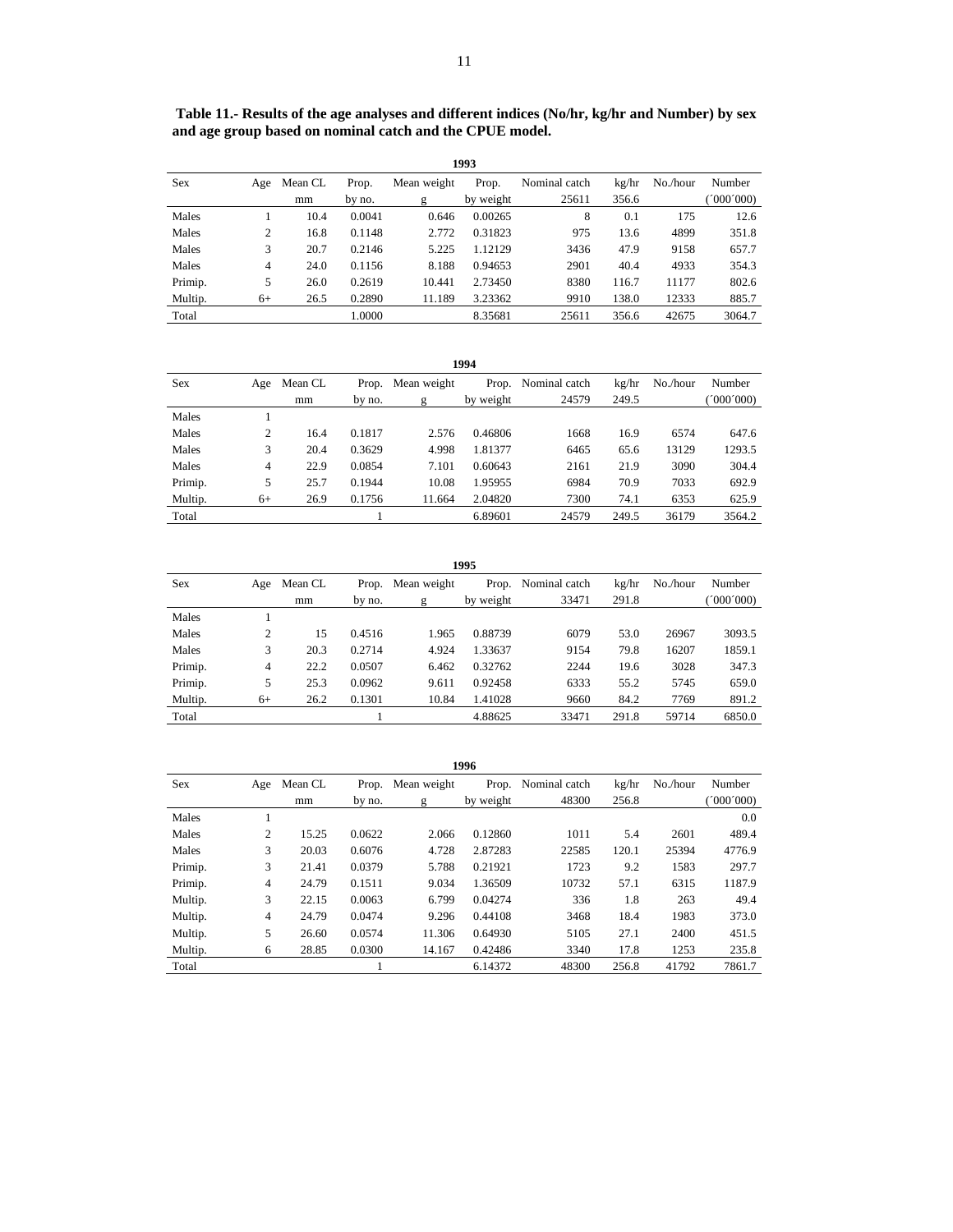Table 11. Continued

|            |                |         |         |             | 1997      |                     |       |          |           |
|------------|----------------|---------|---------|-------------|-----------|---------------------|-------|----------|-----------|
| <b>Sex</b> | Age            | Mean CL | Prop.   | Mean weight |           | Prop. Nominal catch | kg/hr | No./hour | Number    |
|            |                | mm      | by no.  | g           | by weight | 26028               | 263.4 |          | (000'000) |
| Males      | J.             | 10.4    | 5.5E-05 | 0.910       | 0.0002    |                     |       |          | 0.9       |
| Males      | $\overline{c}$ | 15.7    | 0.0522  | 3.201       | 0.16714   | 686                 | 6.9   | 2167     | 214.2     |
| Males      | 3              | 19.0    | 0.4092  | 4.117       | 1.68462   | 6911                | 69.9  | 16984    | 1678.6    |
| Males      | 4              | 22.3    | 0.2089  | 6.633       | 1.38567   | 5684                | 57.5  | 8671     | 857.0     |
| Primip.    | 3              | 20.6    | 0.0029  | 5.237       | 0.01498   | 61                  | 0.6   | 119      | 11.7      |
| Primip.    | 4              | 24.3    | 0.1724  | 8.390       | 1.44630   | 5933                | 60.0  | 7155     | 707.2     |
| Multip.    | 3              | 19.1    | 0.0025  | 5.018       | 0.01240   | 51                  | 0.5   | 103      | 10.1      |
| Multip.    | 4              | 24.2    | 0.0488  | 9.570       | 0.46737   | 1917                | 19.4  | 2027     | 200.3     |
| Multip.    | 5              | 25.6    | 0.0845  | 10.631      | 0.89822   | 3685                | 37.3  | 3507     | 346.6     |
| Multip.    | 6              | 28.3    | 0.0171  | 14.350      | 0.24558   | 1007                | 10.2  | 710      | 70.2      |
| Multip.    | 7              | 29.3    | 0.0015  | 15.070      | 0.02232   | 92                  | 0.9   | 61       | 6.1       |

Total 1 6.34481 26028 263.3 41504 4102.9

| Sex     | Age            | Mean CL | Prop.  | Mean weight | Prop.     | Nominal catch | Kg/hr  | No./hour | Number    |
|---------|----------------|---------|--------|-------------|-----------|---------------|--------|----------|-----------|
|         |                | mm      | by no. | g           | by weight | 30321         | 334.29 |          | (000'000) |
| Males   | $\overline{c}$ | 14.90   | 0.0596 | 1.923       | 0.11460   | 581           | 6.4    | 3330     | 302.0     |
| Males   | 3              | 18.75   | 0.3462 | 3.868       | 1.33904   | 6786          | 74.8   | 19343    | 1754.5    |
| Males   | 4              | 21.23   | 0.2321 | 5.642       | 1.30929   | 6636          | 73.2   | 12967    | 1176.1    |
| Primip. | 4              | 23.17   | 0.1399 | 7.355       | 1.02911   | 5216          | 57.5   | 7818     | 709.1     |
| Primip. | 5              | 25.87   | 0.0218 | 10.287      | 0.22439   | 1137          | 12.5   | 1219     | 110.6     |
| Multip. | 3              | 18.56   | 0.0025 | 4.160       | 0.01020   | 52            | 0.6    | 137      | 12.4      |
| Multip. | 4              | 23.51   | 0.0359 | 8.02        | 0.28781   | 1459          | 16.1   | 2005     | 181.9     |
| Multip. | 5              | 25.17   | 0.1083 | 9.7         | 1.05035   | 5323          | 58.7   | 6050     | 548.8     |
| Multip. | 6              | 26.47   | 0.0484 | 11.15       | 0.53946   | 2734          | 30.1   | 2703     | 245.2     |
| Multip. | 7              | 29.07   | 0.0054 | 14.47       | 0.07848   | 398           | 4.4    | 303      | 27.5      |
| Total   |                |         | 1.0000 |             | 5.98273   | 30321         | 334.3  | 55876    | 5068.1    |

|         |                |               |                 |                  | 1999               |                        |                 |          |                     |
|---------|----------------|---------------|-----------------|------------------|--------------------|------------------------|-----------------|----------|---------------------|
| Sex     | Age            | Mean CL<br>mm | Prop.<br>by no. | Mean weight<br>g | Prop.<br>by weight | Nominal catch<br>43439 | kg/hr<br>345.43 | No./hour | Number<br>(000'000) |
| Males   |                | 6.0           | 0.0001          | 0.122            | 0.00001            | $\mathbf{0}$           | 0.0             | 6        | 0.7                 |
| Males   | 2              | 14.5          | 0.0467          | 1.769            | 0.08268            | 591                    | 4.7             | 2655     | 333.8               |
| Males   | 3              | 17.6          | 0.2773          | 3.176            | 0.88073            | 6291                   | 50.0            | 15751    | 1980.8              |
| Males   | 4              | 21.0          | 0.2253          | 5.490            | 1.23680            | 8834                   | 70.3            | 12796    | 1609.2              |
| Males   | 5              | 22.3          | 0.0003          | 6.560            | 0.00187            | 13                     | 0.1             | 16       | 2.0                 |
| Primip. | 4              | 22.07         | 0.0758          | 6.348            | 0.48118            | 3437                   | 27.3            | 4305     | 541.4               |
| Primip. | 5              | 24.22         | 0.1327          | 8.418            | 1.11680            | 7977                   | 63.4            | 7536     | 947.6               |
| Multip. | 3              | 18.25         | 0.0009          | 3.970            | 0.00361            | 26                     | 0.2             | 52       | 6.5                 |
| Multip. | $\overline{4}$ | 22.00         | 0.0207          | 6.672            | 0.13820            | 987                    | 7.8             | 1177     | 148.0               |
| Multip. | 5              | 24.18         | 0.1259          | 8.674            | 1.09238            | 7803                   | 62.0            | 7153     | 899.5               |
| Multip. | 6              | 26.42         | 0.0932          | 11.06            | 1.03086            | 7363                   | 58.6            | 5294     | 665.8               |
| Multip. | 7              | 29.57         | 0.0011          | 15.171           | 0.01638            | 117                    | 0.9             | 61       | 7.7                 |
| Total   |                |               | 1.0000          |                  | 6.08151            | 43439                  | 345.4           | 56802    | 7143.0              |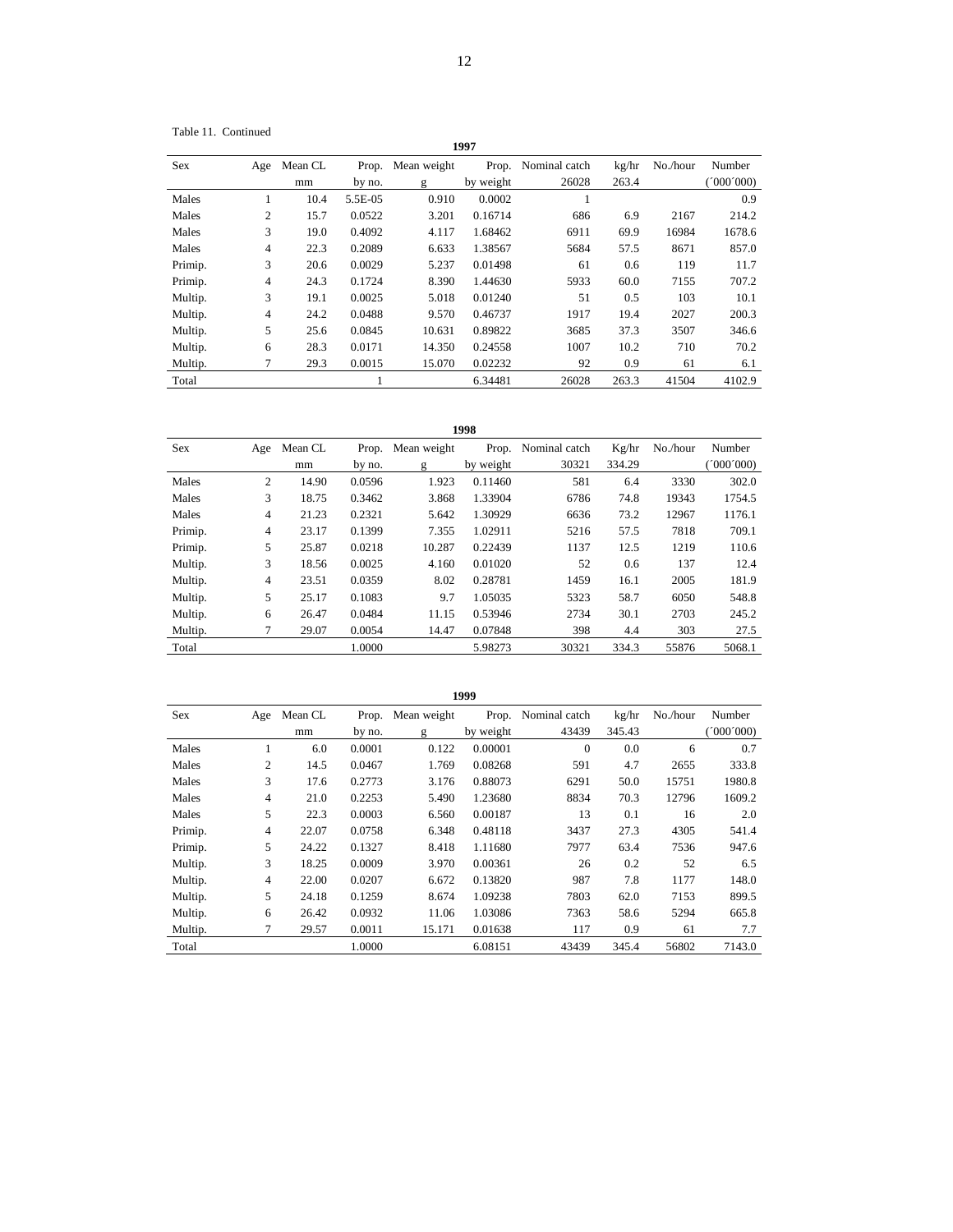Table 11 continued

|            | 2000           |         |        |        |           |               |       |          |           |  |  |  |
|------------|----------------|---------|--------|--------|-----------|---------------|-------|----------|-----------|--|--|--|
| <b>Sex</b> | Age            | Mean CL | Prop.  | Weight | Prop.     | Nominal catch | kg/hr | No./hour | Number    |  |  |  |
|            |                | mm      | by no. | g      | by weight | 52867         | 385.6 |          | (000'000) |  |  |  |
| Males      | 2              | 13.16   | 0.0157 | 1.326  | 0.02078   | 201           | 1.5   | 1106     | 151.6     |  |  |  |
| Males      | 3              | 17.31   | 0.3258 | 3.035  | 0.98868   | 9564          | 69.8  | 22984    | 3151.1    |  |  |  |
| Males      | $\overline{4}$ | 19.99   | 0.2457 | 4.692  | 1.15299   | 11153         | 81.4  | 17338    | 2377.0    |  |  |  |
| Males      | 5              | 21.90   | 0.0049 | 6.200  | 0.03026   | 293           | 2.1   | 344      | 47.2      |  |  |  |
| Primip.    | $\overline{4}$ | 21.01   | 0.0776 | 5.458  | 0.42336   | 4095          | 29.9  | 5473     | 750.3     |  |  |  |
| Primip.    | 5              | 24.16   | 0.0935 | 8.514  | 0.79646   | 7704          | 56.2  | 6600     | 904.9     |  |  |  |
| Multip.    | 3              | 18.35   | 0.0021 | 4.012  | 0.00854   | 83            | 0.6   | 150      | 20.6      |  |  |  |
| Multip.    | $\overline{4}$ | 21.89   | 0.0580 | 6.613  | 0.38387   | 3713          | 27.1  | 4096     | 561.5     |  |  |  |
| Multip.    | 5              | 24.33   | 0.1271 | 8.825  | 1.12131   | 10846         | 79.1  | 8965     | 1229.1    |  |  |  |
| Multip.    | 6              | 26.32   | 0.0473 | 10.703 | 0.50630   | 4897          | 35.7  | 3338     | 457.6     |  |  |  |
| Multip.    | 7              | 27.64   | 0.0023 | 14.320 | 0.03289   | 318           | 2.3   | 162      | 22.2      |  |  |  |
| Total      |                |         | 1.0000 |        | 5.46543   | 52867         | 385.6 | 70556    | 9673.0    |  |  |  |

| <b>Sex</b> | Age            | Mean CL | Prop.  | Mean weight | Prop.     | Nominal catch | kg/hr | No./hour | Number     |
|------------|----------------|---------|--------|-------------|-----------|---------------|-------|----------|------------|
|            |                | mm      | by no. | g           | by weight | 53389         | 376.7 |          | (000, 000) |
| Males      | 2              | 15.23   | 0.1040 | 2.058       | 0.21403   | 2015          | 14.2  | 6906     | 978.9      |
| Males      | 3              | 17.78   | 0.1393 | 3.292       | 0.45858   | 4317          | 30.5  | 9251     | 1311.2     |
| Males      | 4              | 20.82   | 0.3925 | 5.315       | 2.08614   | 19637         | 138.5 | 26065    | 3694.5     |
| Males      | 5              | 21.76   | 0.0095 | 6.081       | 0.05777   | 544           | 3.8   | 631      | 89.4       |
| Primip.    | 4              | 21.48   | 0.0293 | 5.848       | 0.17135   | 1613          | 11.4  | 1946     | 275.8      |
| Primip.    | 5              | 24.02   | 0.1147 | 8.204       | 0.94100   | 8857          | 62.5  | 7617     | 1079.7     |
| Multip.    | $\overline{4}$ | 20.50   | 0.0240 | 5.484       | 0.13179   | 1240          | 8.8   | 1596     | 226.2      |
| Multip.    | 5              | 23.24   | 0.1111 | 7.769       | 0.86314   | 8125          | 57.3  | 7378     | 1045.8     |
| Multip.    | 6              | 25.13   | 0.0666 | 9.652       | 0.64282   | 6051          | 42.7  | 4423     | 626.9      |
| Multip.    | 7              | 26.93   | 0.0090 | 11.701      | 0.10531   | 991           | 7.0   | 598      | 84.7       |
| Total      |                |         | 1.0000 |             | 5.67192   | 53389         | 376.7 | 66410    | 9413.2     |

|            |                |         |        |             | 2002      |               |       |          |           |
|------------|----------------|---------|--------|-------------|-----------|---------------|-------|----------|-----------|
| <b>Sex</b> | Age            | Mean CL | Prop.  | Mean weight | Prop.     | Nominal catch | kg/hr | No./hour | Number    |
|            |                | mm      | by no. | g           | by weight | 50214         | 383.9 |          | (000'000) |
| Males      |                | 12.05   | 0.0003 | 1.011       | 0.00030   | 3             | 0.0   | 23       | 3.0       |
| Males      | 2              | 15.43   | 0.0605 | 2.142       | 0.12959   | 1281          | 9.8   | 4571     | 597.9     |
| Males      | 3              | 18.14   | 0.5095 | 3.497       | 1.78172   | 17609         | 134.6 | 38497    | 5035.4    |
| Males      | $\overline{4}$ | 20.57   | 0.0681 | 5.124       | 0.34894   | 3449          | 26.4  | 5146     | 673.0     |
| Primip.    | $\overline{4}$ | 20.32   | 0.0458 | 4.94        | 0.22625   | 2236          | 17.1  | 3461     | 452.6     |
| Primip.    | 5              | 23.04   | 0.0675 | 7.231       | 0.48809   | 4824          | 36.9  | 5100     | 667.1     |
| Multip.    | 3              | 19.42   | 0.0009 | 4.718       | 0.00425   | 42            | 0.3   | 68       | 8.9       |
| Multip.    | $\overline{4}$ | 22.17   | 0.0598 | 6.818       | 0.40772   | 4029          | 30.8  | 4518     | 591.0     |
| Multip.    | 5              | 24.11   | 0.1430 | 8.6         | 1.22980   | 12154         | 92.9  | 10805    | 1413.3    |
| Multip.    | 6              | 25.69   | 0.0430 | 10.266      | 0.44144   | 4363          | 33.4  | 3249     | 425.0     |
| Multip.    | 7              | 28.25   | 0.0017 | 13.359      | 0.02271   | 224           | 1.7   | 128      | 16.8      |
| Total      |                |         | 1.0001 |             | 5.08082   | 50214         | 383.9 | 75566    | 9884.0    |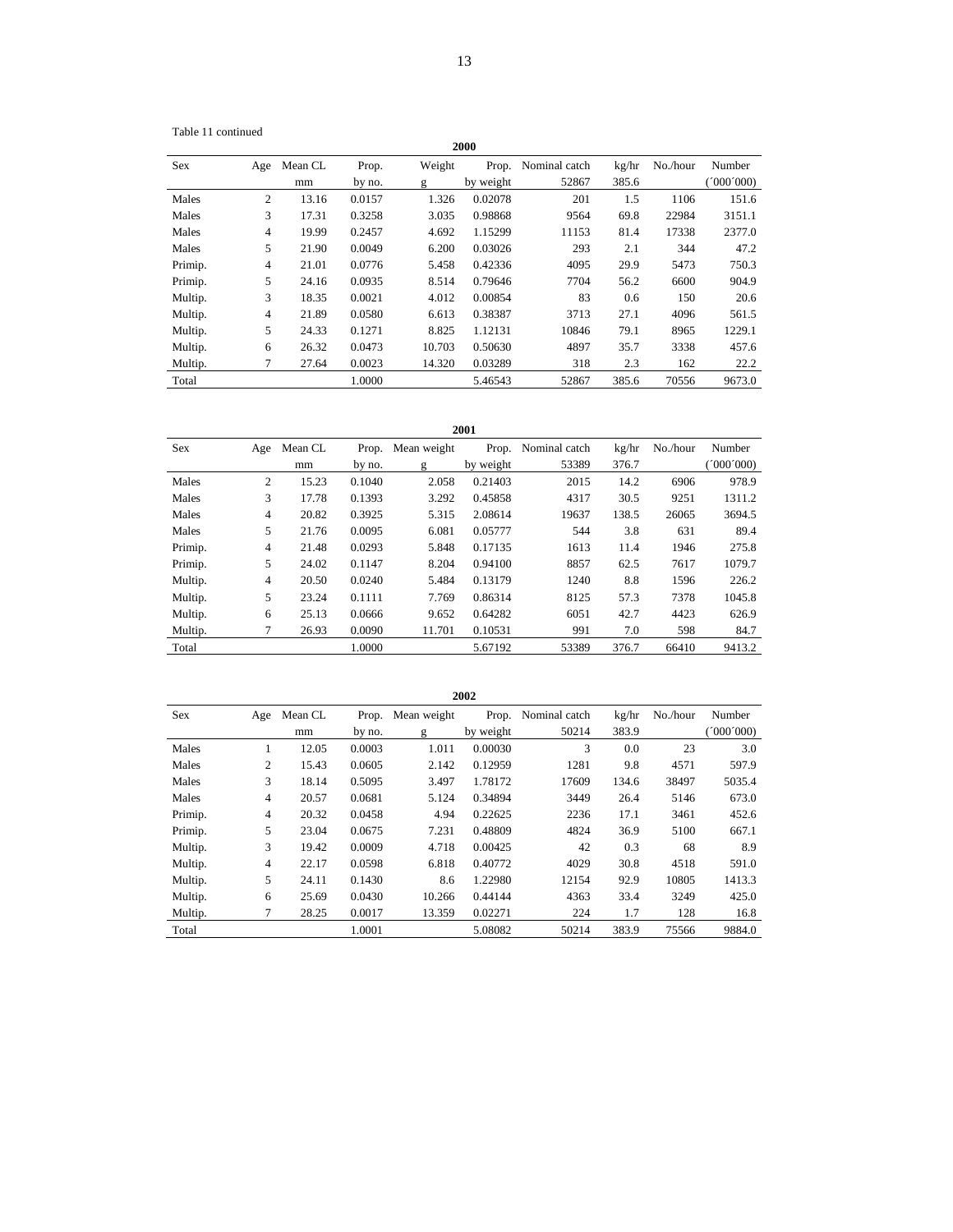Table 11 continued

|            |     |         |        |             | 2003      |               |        |          |            |
|------------|-----|---------|--------|-------------|-----------|---------------|--------|----------|------------|
| <b>Sex</b> | Age | Mean CL | Prop.  | Mean weight | Prop.     | Nominal catch | kg/hr  | No./hour | Number     |
|            |     | mm      | by no. | g           | by weight | 63970         | 451.02 |          | (000'000') |
| Males      | 1   | 12.09   | 0.0086 | 1.02        | 0.00875   | 96            | 0.7    | 665      | 94.3       |
| Males      | 2   | 15.81   | 0.1111 | 2.303       | 0.25586   | 2812          | 19.8   | 8610     | 1221.1     |
| Males      | 3   | 18.41   | 0.1222 | 3.658       | 0.44702   | 4913          | 34.6   | 9470     | 1343.2     |
| Males      | 4   | 20.49   | 0.3638 | 5.062       | 1.84139   | 20240         | 142.7  | 28190    | 3998.3     |
| Primip.    | 4   | 21.73   | 0.0855 | 6.052       | 0.51737   | 5687          | 40.1   | 6625     | 939.6      |
| Primip.    | 5   | 24.15   | 0.0554 | 8.347       | 0.46263   | 5085          | 35.9   | 4295     | 609.2      |
| Multip.    | 3   | 19.96   | 0.0004 | 4.678       | 0.00198   | 22            | 0.2    | 33       | 4.6        |
| Multip.    | 4   | 21.98   | 0.0409 | 6.653       | 0.27199   | 2990          | 21.1   | 3168     | 449.4      |
| Multip.    | 5   | 24.34   | 0.1358 | 8.833       | 1.19913   | 13180         | 92.9   | 10520    | 1492.2     |
| Multip.    | 6   | 26.01   | 0.0753 | 10.622      | 0.79948   | 8787          | 62.0   | 5833     | 827.3      |
| Multip.    | 7   | 27.88   | 0.0011 | 12.885      | 0.01437   | 158           | 1.1    | 86       | 12.3       |
| Total      |     |         | 1.0000 |             | 5.81996   | 63970         | 451.0  | 77495    | 10991.5    |

|         | 2004           |         |        |             |           |               |        |          |           |
|---------|----------------|---------|--------|-------------|-----------|---------------|--------|----------|-----------|
| Sex     | Age            | Mean CL | Prop.  | Mean weight | Prop.     | Nominal catch | kg/hr  | No./hour | Number    |
|         |                | mm      | by no. | g           | by weight | 47432         | 411.29 |          | (000'000) |
| Males   | -1             |         |        |             |           |               |        |          |           |
| Males   | 2              | 14.36   | 0.1583 | 1.720       | 0.27228   | 2478          | 21.5   | 12495    | 1440.9    |
| Males   | 3              | 18.36   | 0.3719 | 3.631       | 1.35037   | 12292         | 106.6  | 29354    | 3385.3    |
| Males   | $\overline{4}$ | 21.09   | 0.1082 | 5.529       | 0.59824   | 5446          | 47.2   | 8540     | 984.9     |
| Males   | 5              | 21.51   | 0.0164 | 5.867       | 0.09622   | 876           | 7.6    | 1294     | 149.3     |
| Primip. | 4              | 20.83   | 0.0091 | 5.327       | 0.04848   | 441           | 3.8    | 718      | 82.8      |
| Primip. | 5              | 23.44   | 0.1657 | 7.618       | 1.26230   | 11490         | 99.6   | 13079    | 1508.3    |
| Multip. | $\overline{4}$ | 21.55   | 0.0158 | 6.296       | 0.09948   | 906           | 7.9    | 1247     | 143.8     |
| Multip. | 5              | 24.26   | 0.0993 | 8.756       | 0.86947   | 7914          | 68.6   | 7838     | 903.9     |
| Multip. | 6              | 26.45   | 0.0548 | 11.126      | 0.60970   | 5550          | 48.1   | 4325     | 498.8     |
| Multip. | 7              | 28.87   | 0.0003 | 14.199      | 0.00426   | 39            | 0.3    | 24       | 2.7       |
| Total   |                |         | 0.9998 |             | 5.2108    | 47432         | 411.3  | 78915    | 9100.8    |

|         | 2005           |         |        |             |           |               |        |          |          |  |
|---------|----------------|---------|--------|-------------|-----------|---------------|--------|----------|----------|--|
| Sex     | Age            | Mean CL | Prop.  | Mean weight | Prop.     | Nominal catch | kg/hr  | No./hour | Number   |  |
|         |                | mm      | by no. | g           | by weight | 32995         | 465.15 |          | '000'000 |  |
| Males   | ш              |         |        |             |           |               |        |          |          |  |
| Males   | 2              | 15.70   | 0.0607 | 2.229       | 0.13530   | 869           | 12.3   | 5499     | 390.1    |  |
| Males   | 3              | 17.49   | 0.3794 | 3.038       | 1.15262   | 7407          | 104.4  | 34371    | 2438.1   |  |
| Males   | $\overline{4}$ | 19.95   | 0.1287 | 4.689       | 0.60347   | 3878          | 54.7   | 11659    | 827.0    |  |
| Primip. | 3              | 19.92   | 0.0153 | 4.689       | 0.07174   | 461           | 6.5    | 1386     | 98.3     |  |
| Primip. | $\overline{4}$ | 21.90   | 0.1893 | 6.206       | 1.17480   | 7549          | 106.4  | 17149    | 1216.5   |  |
| Primip. | 5              | 23.54   | 0.0550 | 7.405       | 0.40728   | 2617          | 36.9   | 4983     | 353.4    |  |
| Multip. | $\overline{4}$ | 22.37   | 0.0264 | 6.830       | 0.18031   | 1159          | 16.3   | 2392     | 169.7    |  |
| Multip. | 5              | 24.33   | 0.1090 | 8.952       | 0.97577   | 6270          | 88.4   | 9875     | 700.4    |  |
| Multip. | 6              | 26.24   | 0.0322 | 11.552      | 0.37197   | 2390          | 33.7   | 2917     | 206.9    |  |
| Multip. | 7              | 26.90   | 0.0053 | 11.552      | 0.06123   | 393           | 5.5    | 480      | 34.1     |  |
| Total   |                |         | 1.0013 |             | 5.1345    | 32995         | 465.2  | 90711    | 6434.5   |  |

14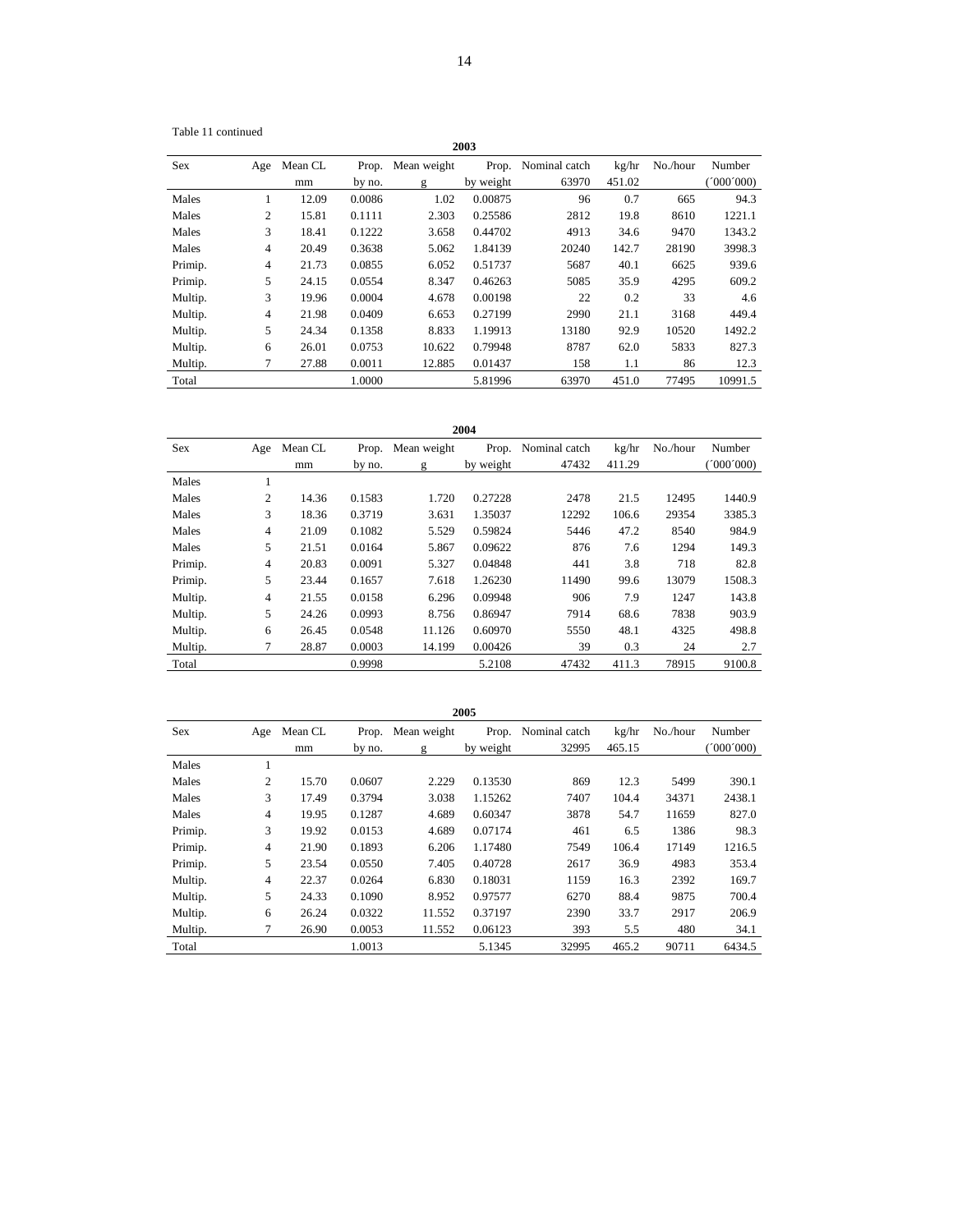Table 11 continued

|         |                 |       |        |             | 2006      |               |        |          |           |
|---------|-----------------|-------|--------|-------------|-----------|---------------|--------|----------|-----------|
| Sex     | Age             | CL    | Prop.  | Mean weight | Prop.     | Nominal catch | kg/hr  | No./hour | Number    |
|         |                 | mm    | by no. | g           | by weight | 21431         | 535.26 |          | (000'000) |
| Males   | 1               |       |        |             |           |               |        |          |           |
| Males   | $\overline{2}$  | 12.59 | 0.014  | 1.136       | 0.01613   | 76            | 1.9    | 1680     | 67.3      |
| Males   | 3               | 15.60 | 0.062  | 2.128       | 0.13110   | 621           | 15.5   | 7293     | 292.0     |
| Males   | $\overline{4}$  | 17.65 | 0.289  | 3.047       | 0.87985   | 4171          | 104.2  | 34182    | 1368.6    |
| Males   | 5               | 19.68 | 0.063  | 4.188       | 0.26343   | 1249          | 31.2   | 7448     | 298.2     |
| Primip. | 3               | 15.90 | 0.009  | 2.401       | 0.02129   | 101           | 2.5    | 1050     | 42.0      |
| Primip. | $\overline{4}$  | 18.59 | 0.155  | 4.082       | 0.63207   | 2996          | 74.8   | 18330    | 733.9     |
| Primip. | 5               | 20.45 | 0.141  | 5.639       | 0.79388   | 3763          | 94.0   | 16667    | 667.3     |
| Primip. | 6               | 22.90 | 0.037  | 8.276       | 0.30299   | 1436          | 35.9   | 4335     | 173.5     |
| Multip. | 3               | 17.53 | 0.003  | 2.900       | 0.00819   | 39            | 1.0    | 334      | 13.4      |
| Multip. | $\overline{4}$  | 19.57 | 0.032  | 4.046       | 0.12853   | 609           | 15.2   | 3761     | 150.6     |
| Multip. | 5               | 21.86 | 0.090  | 5.651       | 0.51018   | 2418          | 60.4   | 10688    | 427.9     |
| Multip. | 6               | 23.95 | 0.091  | 7.454       | 0.67692   | 3209          | 80.1   | 10751    | 430.5     |
| Multip. | $7\phantom{.0}$ | 26.31 | 0.016  | 9.904       | 0.15659   | 742           | 18.5   | 1872     | 74.9      |
| Total   |                 |       | 1.0000 |             | 4.52115   | 21431         | 535.3  | 118390   | 4740.2    |

|            |         |       |        |             | 2007      |               |        |          |           |
|------------|---------|-------|--------|-------------|-----------|---------------|--------|----------|-----------|
| <b>Sex</b> | Age     | CL    | Prop.  | Mean weight | Prop.     | Nominal catch | kg/hr  | No./hour | Number    |
|            |         | mm    | by no. | g           | by weight | 17600         | 501.01 |          | (000'000) |
| Males      | -1<br>1 |       |        |             |           |               |        |          |           |
| Males      | 2       | 12.52 | 0.008  | 1.278       | 0.01054   | 39            | 1.1    | 874      | 30.7      |
| Males      | 3       | 15.25 | 0.103  | 2.176       | 0.22320   | 832           | 23.7   | 10879    | 382.2     |
| Males      | 4       | 18.85 | 0.240  | 3.854       | 0.92556   | 3449          | 98.2   | 25472    | 894.8     |
| Primip.    | 3       | 16.57 | 0.003  | 2.659       | 0.00876   | 33            | 0.9    | 349      | 12.3      |
| Primip.    | 4       | 19.13 | 0.095  | 3.962       | 0.37763   | 1407          | 40.1   | 10110    | 355.1     |
| Primip.    | 5       | 20.83 | 0.173  | 5.018       | 0.86690   | 3230          | 91.9   | 18325    | 643.7     |
| Primip.    | 6       | 23.13 | 0.046  | 6.710       | 0.30680   | 1143          | 32.5   | 4850     | 170.4     |
| Multip.    | 5       | 20.48 | 0.180  | 4.891       | 0.87941   | 3277          | 93.3   | 19070    | 669.9     |
| Multip.    | 6       | 23.05 | 0.117  | 6.917       | 0.80673   | 3006          | 85.6   | 12370    | 434.6     |
| Multip.    | 7       | 25.19 | 0.035  | 8.973       | 0.31822   | 1186          | 33.8   | 3761     | 132.1     |
| Total      |         |       | 1.0000 |             | 4.72375   | 17600         | 501.0  | 106062   | 3725.8    |

|         |                |          |                 |                  | 2008               |                       |                 |          |                     |
|---------|----------------|----------|-----------------|------------------|--------------------|-----------------------|-----------------|----------|---------------------|
| Sex     | Age            | CL<br>mm | Prop.<br>by no. | Mean weight<br>g | Prop.<br>by weight | Nominal catch<br>7805 | kg/hr<br>455.26 | No./hour | Number<br>(000'000) |
| Males   | $\mathbf{1}$   |          |                 |                  |                    |                       |                 |          |                     |
| Males   | 2              | 13.4318  | 0.010           | 1.510            | 0.01550            | 23                    | 1.4             | 901      | 15.4                |
| Males   | 3              | 17.3757  | 0.236           | 3.091            | 0.73025            | 1099                  | 64.1            | 20734    | 355.5               |
| Males   | 4              | 19.6153  | 0.094           | 4.331            | 0.40731            | 613                   | 35.7            | 8254     | 141.5               |
| Primip. | 3              | 18.1151  | 0.042           | 3.471            | 0.14422            | 217                   | 12.7            | 3646     | 62.5                |
| Primip. | $\overline{4}$ | 20.8898  | 0.133           | 5.160            | 0.68522            | 1031                  | 60.1            | 11655    | 199.8               |
| Primip. | 5              | 23.0461  | 0.144           | 6.782            | 0.97332            | 1465                  | 85.4            | 12596    | 216.0               |
| Multip. | 3              | 19.6611  | 0.023           | 4.359            | 0.09933            | 149                   | 8.7             | 2000     | 34.3                |
| Multip. | $\overline{4}$ | 21.7747  | 0.174           | 5.791            | 1.00811            | 1517                  | 88.5            | 15278    | 261.9               |
| Multip. | 5              | 23.8672  | 0.126           | 7.476            | 0.94096            | 1416                  | 82.6            | 11047    | 189.4               |
| Multip. | 6              | 26.1852  | 0.019           | 9.675            | 0.18280            | 275                   | 16.0            | 1658     | 28.4                |
| Multip. | 7              |          |                 |                  |                    |                       |                 |          |                     |
| Total   |                |          | 1.0000          |                  | 5.18702            | 7805                  | 455.3           | 87770    | 1504.7              |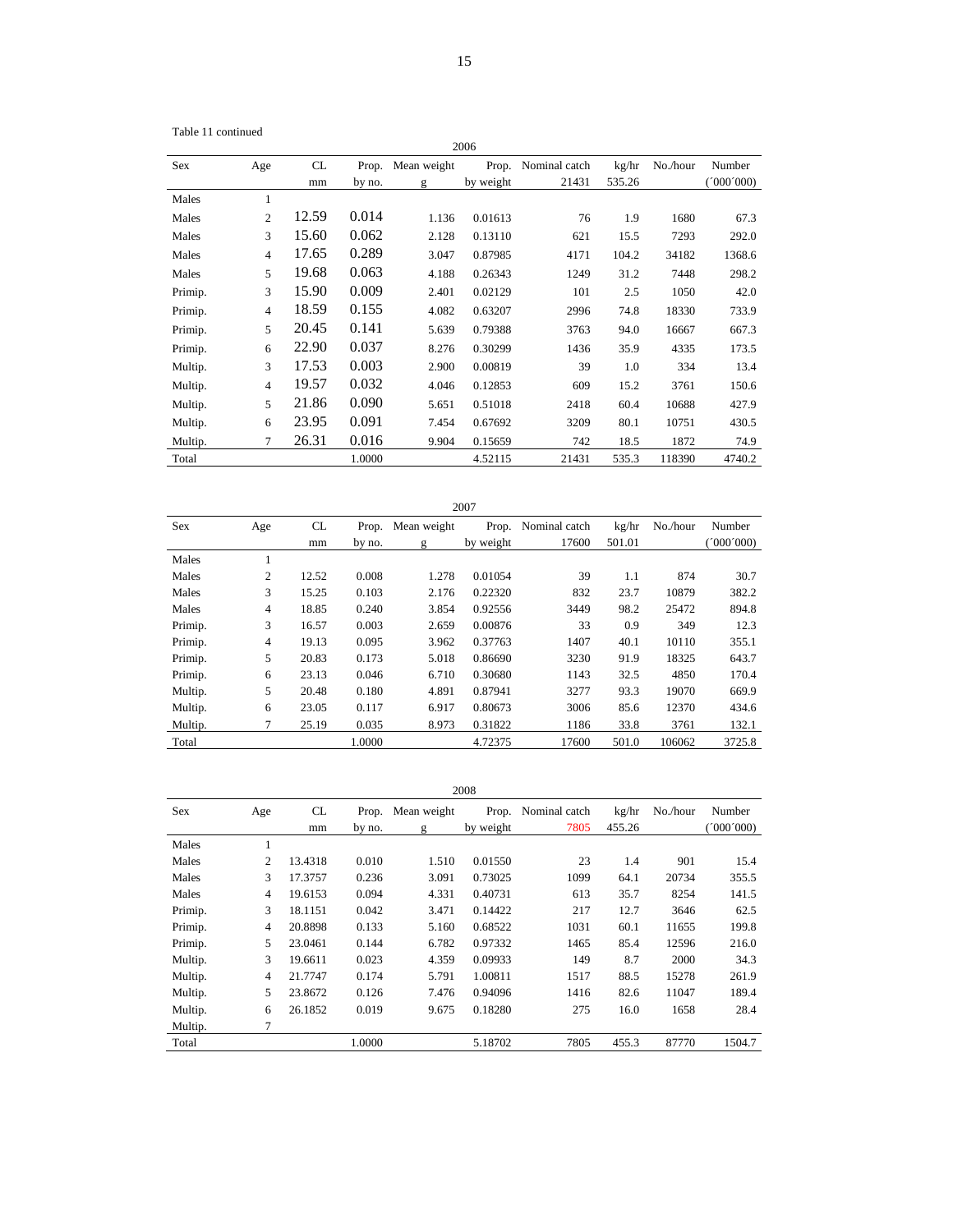| Age.           | 1996                                                 | 1997 | 1998 | 1999 | 2000 | 2001 | 2002 | 2003  | 2004 | 2005 | 2006 | 2007 | 2008* |
|----------------|------------------------------------------------------|------|------|------|------|------|------|-------|------|------|------|------|-------|
|                |                                                      |      |      |      |      |      | 3    | 94    |      |      |      |      |       |
| $\overline{c}$ | 489                                                  | 214  | 302  | 334  | 152  | 979  | 598  | 1221  | 1441 | 390  | 67   | 31   | 16    |
| 3              | 5124                                                 | 1700 | 1767 | 1987 | 3172 | 1311 | 5044 | 1348  | 3385 | 2536 | 347  | 394  | 462   |
| 4              | 1561                                                 | 1764 | 2067 | 2299 | 3689 | 4197 | 1717 | 5387  | 1212 | 2213 | 2253 | 1250 | 617   |
| 5              | 452                                                  | 347  | 659  | 1849 | 2181 | 2215 | 2080 | 2101  | 2561 | 1054 | 1393 | 1314 | 414   |
| 6              | 236                                                  | 70   | 245  | 666  | 458  | 627  | 425  | 827   | 499  | 207  | 604  | 605  | 29    |
| 7              |                                                      | 6    | 27   | 8    | 22   | 85   | 17   | 12    | 3    | 34   | 75   | 132  |       |
|                | 7862                                                 | 4103 | 5068 | 7143 | 9673 | 9413 | 9884 | 10991 | 9101 | 6436 | 4740 | 3726 | 1539  |
|                | $*$ <i>annulaiseal</i> secuniaisea satakse 7005tessa |      |      |      |      |      |      |       |      |      |      |      |       |

Table 12. Number (10<sup>6</sup>) of shrimp caught annually, based on the ageing of international samples in the period January to September (1996-05) and EU surveys samples (2006-08).

\*provisional, assuming a catch of 7805tons.

**Table 13. Shrimp Mean length (oblique carapace length mm) at age** 

| Agegr.      | 1996   | 1997        | 1998  | 1999        | 2000                                     | 2001 | 2002                                | 2003        | 2004              | 2005  | $2006*$           | 2007  | 2008    |
|-------------|--------|-------------|-------|-------------|------------------------------------------|------|-------------------------------------|-------------|-------------------|-------|-------------------|-------|---------|
|             |        | 10.44       |       |             |                                          |      |                                     | 12.05 12.09 |                   |       |                   |       |         |
| $2^{\circ}$ | 15.25  | 15.73       |       | 14.9 14.49  |                                          |      | 13.18 15.23 15.43 15.81 14.36 15.70 |             |                   |       | 12.59 12.52 13.43 |       |         |
| 3.          | -20.54 | -19.01      |       | 18.75 17.58 |                                          |      | 17.32 17.78 18.14 18.41 18.36       |             |                   |       | 17.58 15.60       | 15.29 | - 17.67 |
|             | 24.7   | 23.32       | 22.09 | 21.34       |                                          |      | 20.46 20.84 21.06 20.83 21.13       |             |                   | 21.21 | 18.08             | 18.93 | - 21.00 |
| 5.          | 248    | 25.56 25.29 |       |             | 24.2 24.27 23.56 23.76 24.28 23.62 24.06 |      |                                     |             |                   |       | 21.00             | 20.65 | 23.44   |
|             | 26.6   | 28.33       | 26.47 | 26.42       |                                          |      | 26.08 25.13 25.69                   |             | 26.01 26.45 26.24 |       | 23.95             | 23.07 | 26.19   |
|             | 28.8   | 29.28       | 29.07 | 29.57       |                                          |      | 29.32 26.93 28.25 27.88 28.87       |             |                   | 26.90 | 26.31 25.19       |       |         |

\* Since 2006 the mean length at age is estimated from EU survey

**Table 14. Shrimp Mean weight at age for the period January to September based on international data base.** 

| Agegr. | 1996  | 1997  | 1998  | 1999  | 2000  | 2001  | 2002  | 2003  | 2004  | 2005  | $2006*$ | 2007 | 2008   |
|--------|-------|-------|-------|-------|-------|-------|-------|-------|-------|-------|---------|------|--------|
|        |       | 0.91  |       |       |       |       | 1.01  | 1.02  |       |       |         |      |        |
| 2      | 2.07  | 2.27  | 1.92  | 1.64  | 1.33  | 2.06  | 2.14  | 2.30  | 1.72  | 2.26  | 1.14    | 1.28 | -1.51  |
| 3      | 4.79  | 4.13  | 3.82  | 3.07  | 3.04  | 3.29  | 3.50  | 3.66  | 3.63  | 3.19  | 2.19    | 2.19 | 3.15   |
| 4      | 8.95  | 7.67  | 6.44  | 6.35  | 5.12  | 5.36  | 5.66  | 5.37  | 5.61  | 4.84  | 3.45    | 3.88 | 4.82   |
| 5      | 9.30  | 10.63 | 9.80  | 8.50  | 8.64  | 7.91  | 8.16  | 8.69  | 7.92  | 8.45  | 5.33    | 4.95 | 6.24   |
| 6      | 11.31 | 14.35 | 11.15 | 11.06 | 10.70 | 9.65  | 10.27 | 10.62 | 11.13 | 10.89 | 7.69    | 6.86 | - 7.00 |
|        | 14.17 | 15.07 | 14.47 | 15.10 | 14.32 | 11.70 | 13.36 | 12.89 | 14.20 | 11.66 | 9.90    | 8.97 | 9.67   |

\* Since 2006 the weight at age is estimated from EU survey

**Table 15. Number of shrimp caught per hour (Standardized CPUE) annually, based on the ageing of international samples in the period January to September (1996-05) and EU surveys samples (2006-08).** 

| Age | 1996  | 1997 | 1998 | 1999 | 2000                                                        | 2001 | 2002 | 2003                        | 2004            | 2005 | 2006   | 2007               | $2008*$ Mean      |      |
|-----|-------|------|------|------|-------------------------------------------------------------|------|------|-----------------------------|-----------------|------|--------|--------------------|-------------------|------|
|     |       |      |      | 6    |                                                             |      | 23   | 665                         |                 |      |        |                    |                   | 53   |
|     | 2601  | 2167 | 3330 | 2655 | 1106                                                        | 6906 | 4571 |                             | 8610 12495 5499 |      | 1680   | 874                | 901               | 4107 |
|     | 27239 |      |      |      | 17205 19480 15803 23135                                     |      |      | 9251 38565 9503 29354 35757 |                 |      | 8677   |                    | 11229 26381 20891 |      |
|     | 8298  |      |      |      | 17853 22790 18278 26907 29607 13125 37983 10506 31200       |      |      |                             |                 |      | 56273  |                    | 35582 35186 26430 |      |
|     | 2400  | 3507 | 7269 |      | 14705 15910 15626 15905 14816 22211 14857                   |      |      |                             |                 |      | 34802  |                    | 37395 23644 17157 |      |
| 6   | 1253  | 710  | 2703 | 5294 | 3338                                                        | 4423 | 3249 | 5833                        | 4325            | 2917 | 15085  | 17220              | 1658              | 5231 |
|     |       | 61   | 303  | 61   | 162                                                         | 598  | 128  | 86                          | 24              | 480  | 1872   | 3761               | $\Omega$          | 580  |
|     |       |      |      |      | 41792 41504 55876 56802 70556 66410 75566 77495 78915 90711 |      |      |                             |                 |      | 118390 | 106062 87770 74450 |                   |      |

\* provisional, assuming a catch of 7805 tons.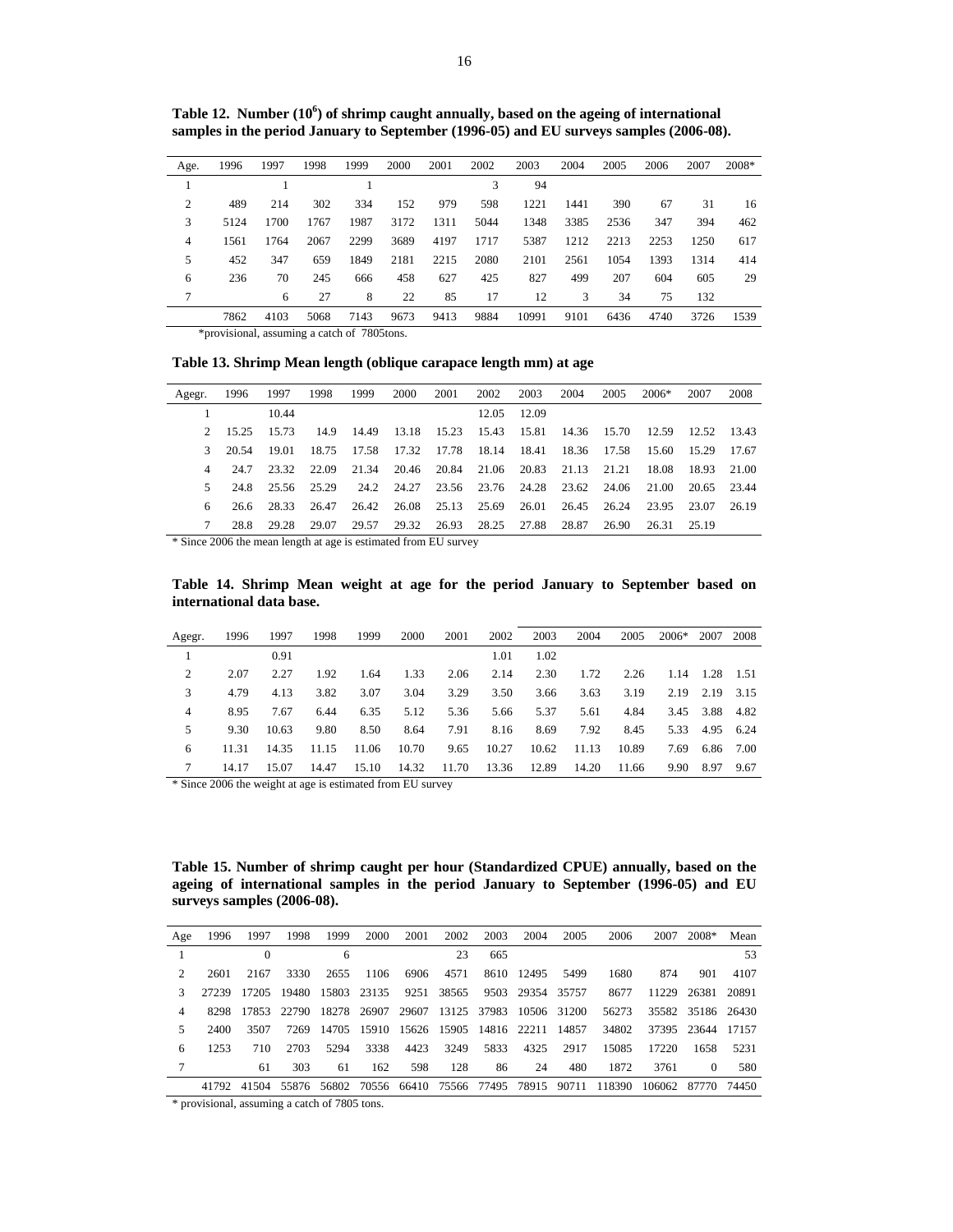|      | EU survey      | Standarized         |
|------|----------------|---------------------|
| Year | <b>Biomass</b> | <b>CPUE Kg/hour</b> |
| 1988 | 4525           |                     |
| 1989 | 1359           |                     |
| 1990 | 1363           |                     |
| 1991 | 6365           |                     |
| 1992 | 15472          |                     |
| 1993 | 6923           | 254.7               |
| 1994 | 2945           | 145.0               |
| 1995 | 4857           | 159.0               |
| 1996 | 5132           | 131.3               |
| 1997 | 4885           | 129.0               |
| 1998 | 11444          | 179.9               |
| 1999 | 13669          | 220.4               |
| 2000 | 10172          | 230.9               |
| 2001 | 13336          | 189.6               |
| 2002 | 17091          | 213.1               |
| 2003 | 11589          | 253.2               |
| 2004 | 12081          | 228.4               |
| 2005 | 14381          | 293.8               |
| 2006 | 11359          | 382.5               |
| 2007 | 12843          | 378.1               |
| 2008 | 8630           | 354.1               |

**Table 16.- Female biomass Indices from the EU survey, and the commercial fishery standardized CPUE.**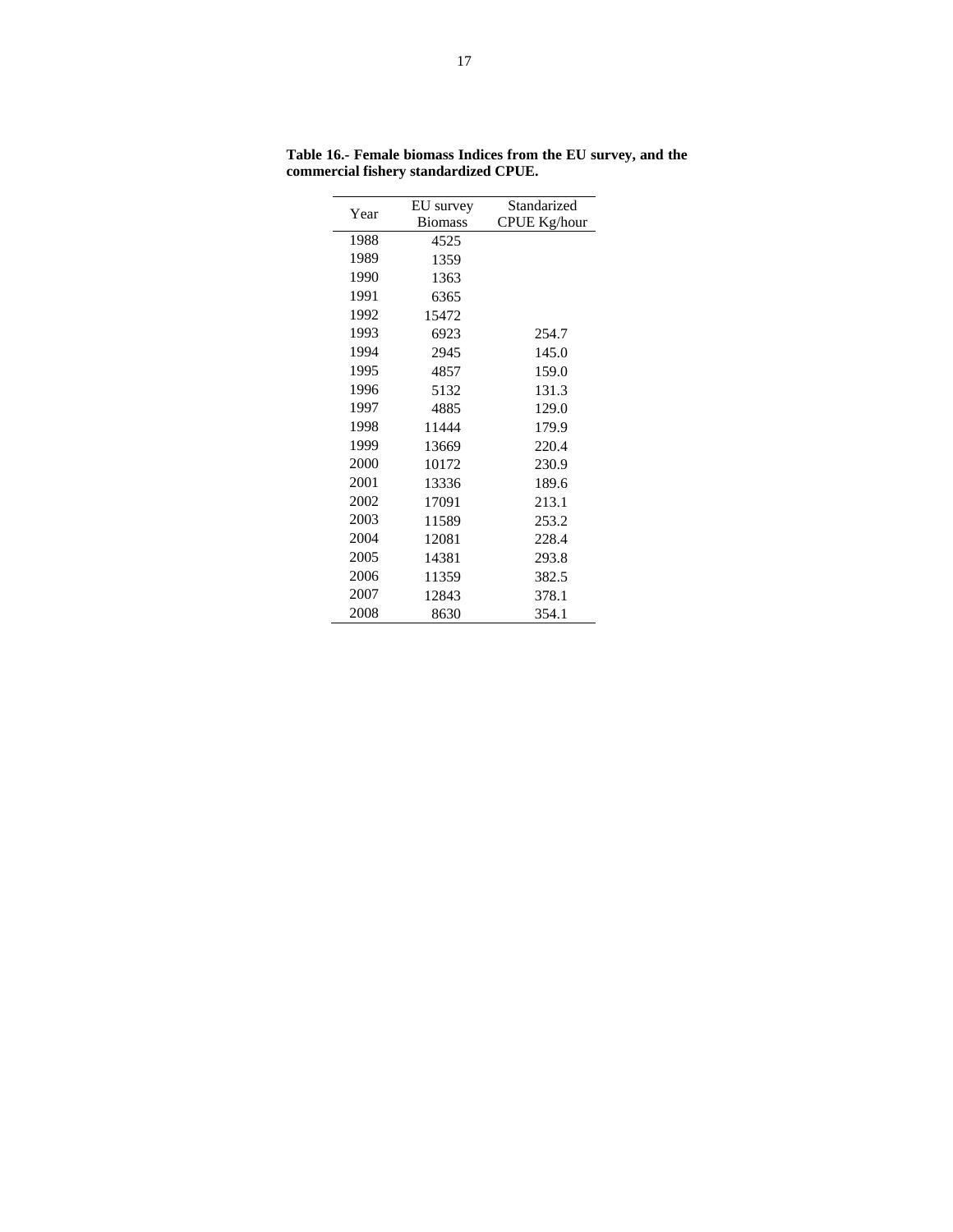

Fig.1. Shrimp in Div. 3M: catch.





Fig. 2. Coefficient of variation around the annual mean CPUE.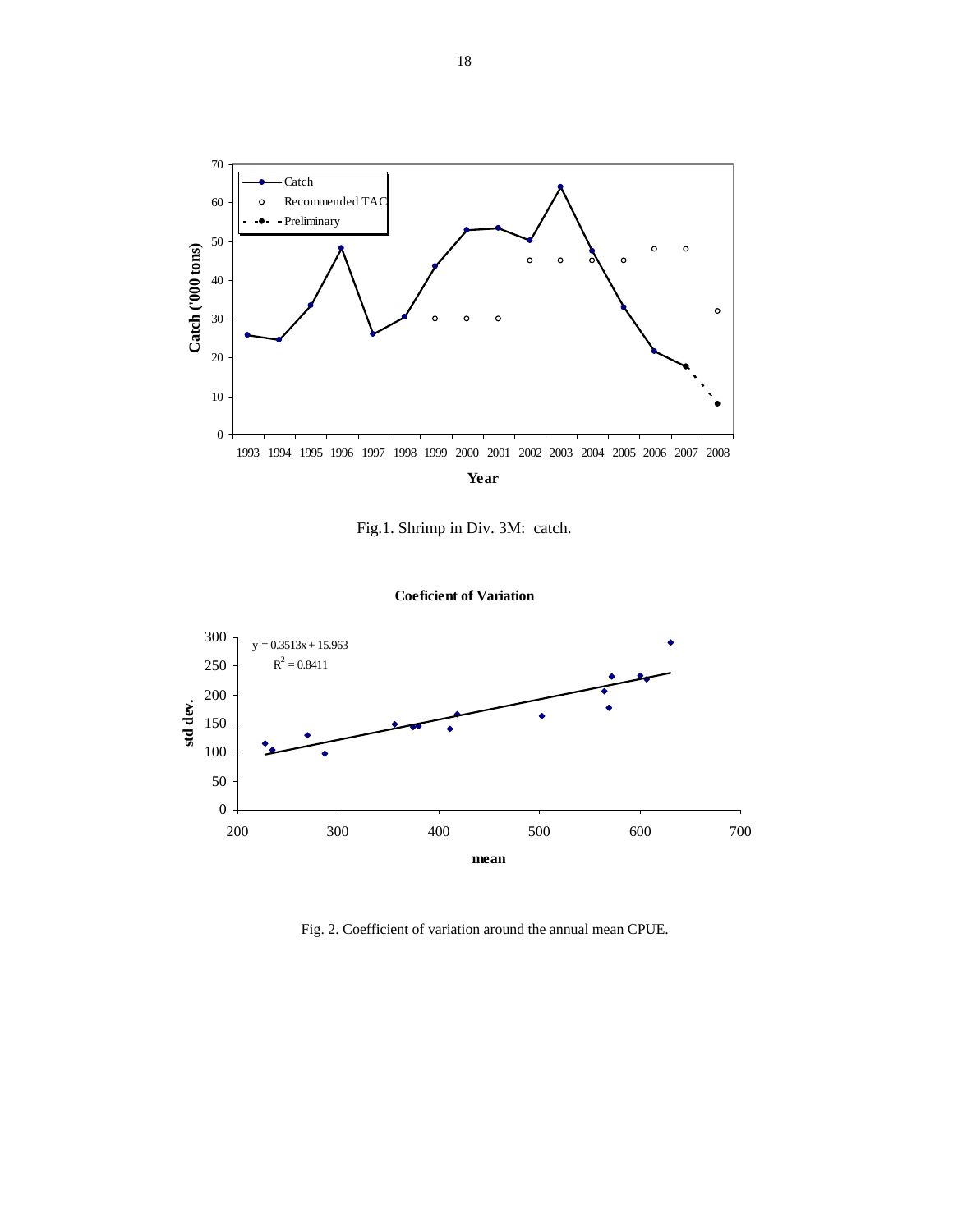

Fig.3. Plots of the generalized linear model of CPUE predicted by year, vessel, month and gear.



Fig. 4. Standarized CPUE series for shrimp in 3M Division, scaled to CPUE in 1993 with approximate 95% confidence limits.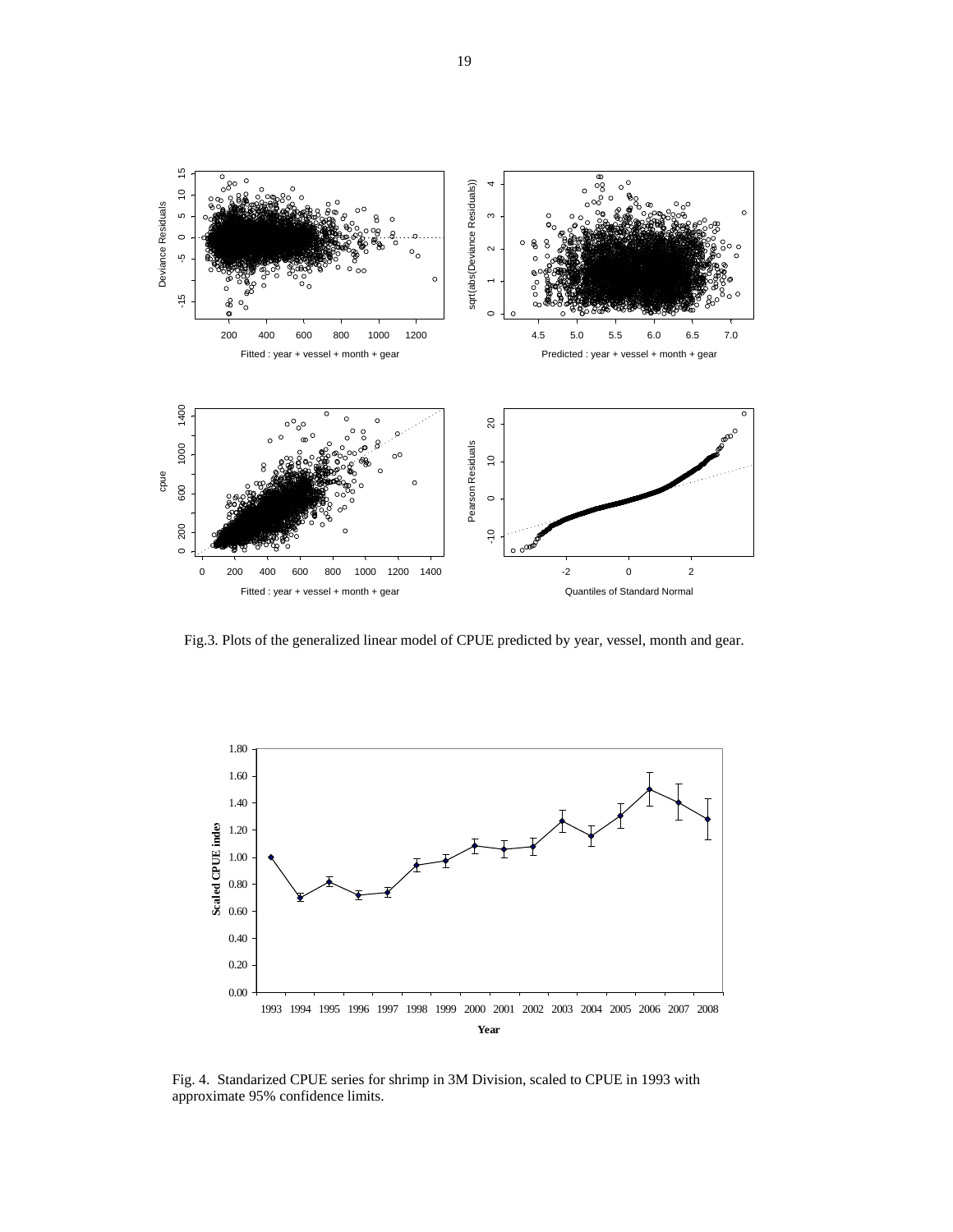

Fig. 5. Exploitation rates as nominal catch divided by the EU survey biomass index of the same year .



Fig. 6. Relationship from the EU Survey between the number of age 2 estimated and the number of age 3 and older one year later .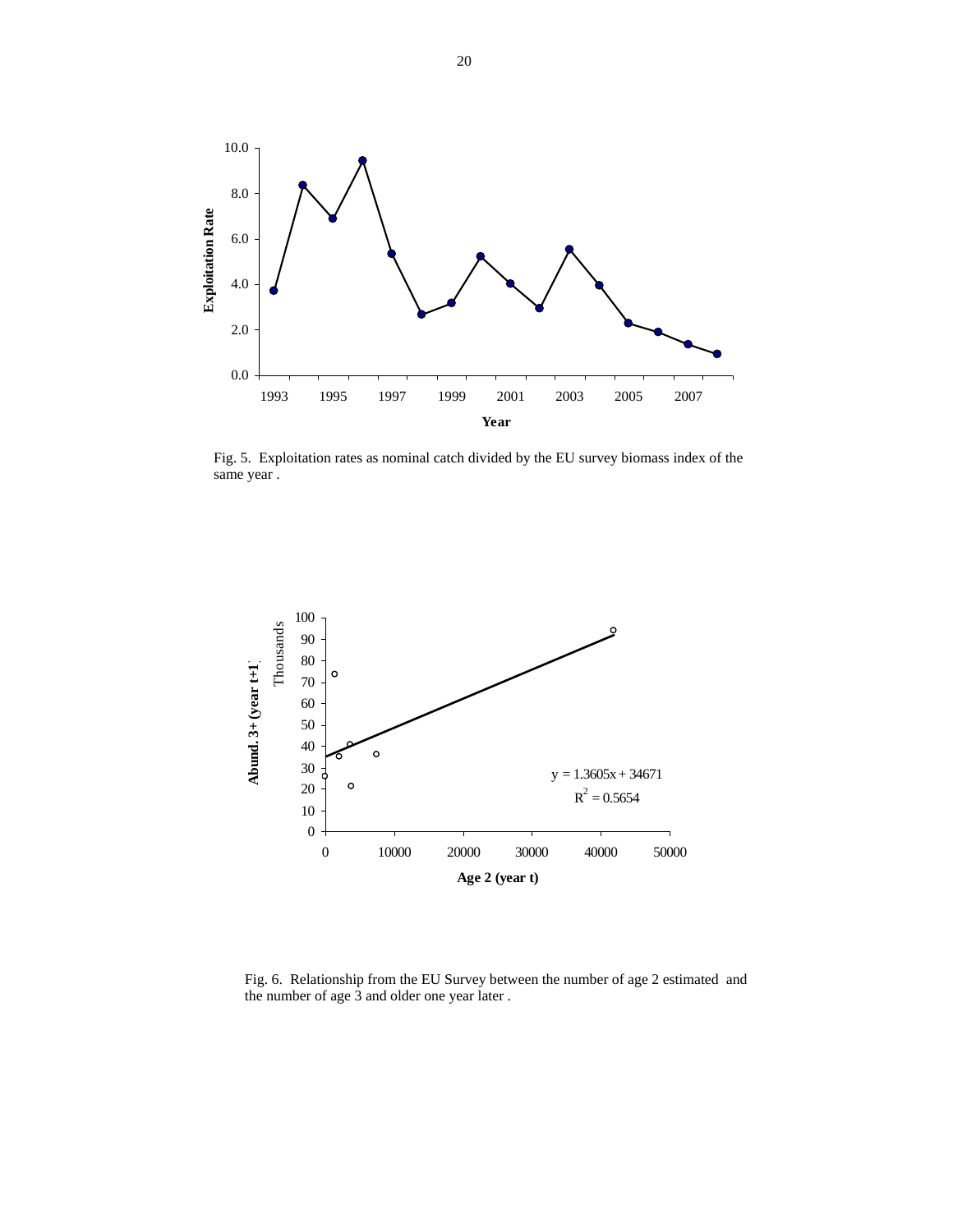

Fig. 7. No./hour of 2 year olds in the commercial fishery and standardized kg/hour (CPUE 3+) lagged by 2 years.



Fig. 8. Recruitment indices (number of 2 years old) from the commercial fishery and EU Survey. Each series was standardized to its mean.